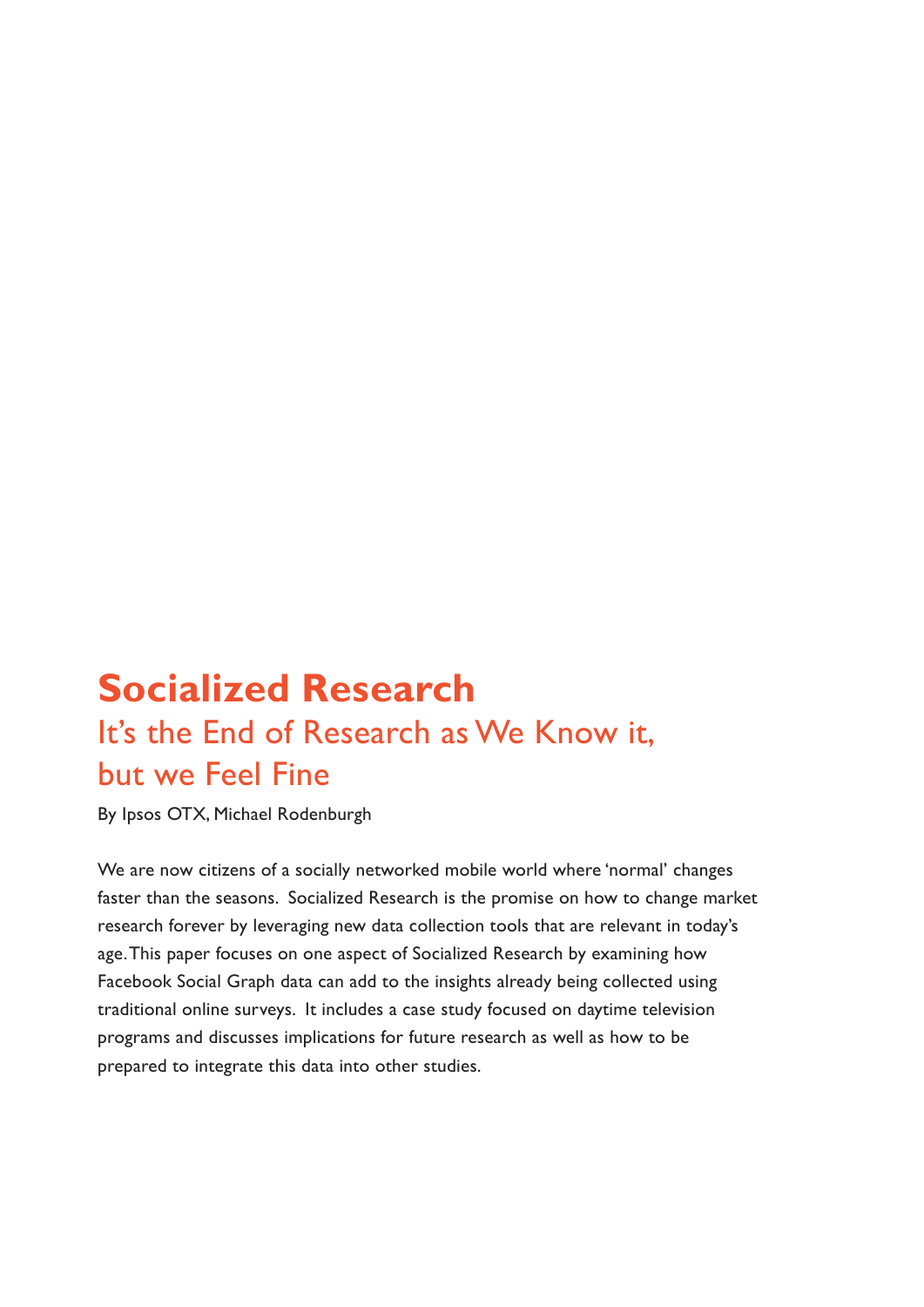# INTRODUCTION

### The New Normal

We are now citizens of a socially networked mobile world where 'normal' changes faster than the seasons. The proliferation of digital technology and the pervasiveness of social media have changed the dynamic. Today's consumers are different. Everyone and everything is connected, allowing consumers to be both producers of content as well as distributors of other content.

The online world has created a new type of democracy where consumers have a voice like they have never had before. In fact, in the 60 seconds that you have spent reading this paper, there have been 175,000 Tweets, 700,000 Facebook messages sent, and 2 million YouTube videos viewed. Indeed, today's social, cultural, and commercial environments have no precedent in history, and they are dramatically changing the very fabric of society and commerce.

As with all businesses, the changes in the new digital society have opened tectonic gaps in our business models, and the market research industry is not alone in grappling with these challenges. However, even though our industry must embrace these challenges and move forward, our social science heritage holds us back and separates us from other industries in how we accept the new realities of the digital age. Instead of discussing how our industry can integrate new data sources into our surveys, we debate the merits of applying statistical margin of error calculations on online surveys.

Our clients are demanding our industry be more relevant in today's digital, socialized business environment. We are calling the next generation of market research, socialized research – a brave new world of immersion, passive data, geo-location, co-creation… the addition of a little "social" into everything we do.

# The Dawn of Socialized Research

Socialized Research isn't a methodology, it's a philosophy. It's designed to ensure that how we collect data in the 21st century is relevant to both respondents and clients alike. It requires researchers to retrain themselves and how they approach research problems. No longer can we approach our studies with the sterile gloves of the past, instead we must accept the realities of today's digital world and be prepared to get our hands dirty with our respondents, co-creating in immersive ways, sharing and examining passive data and combining it with our active surveys.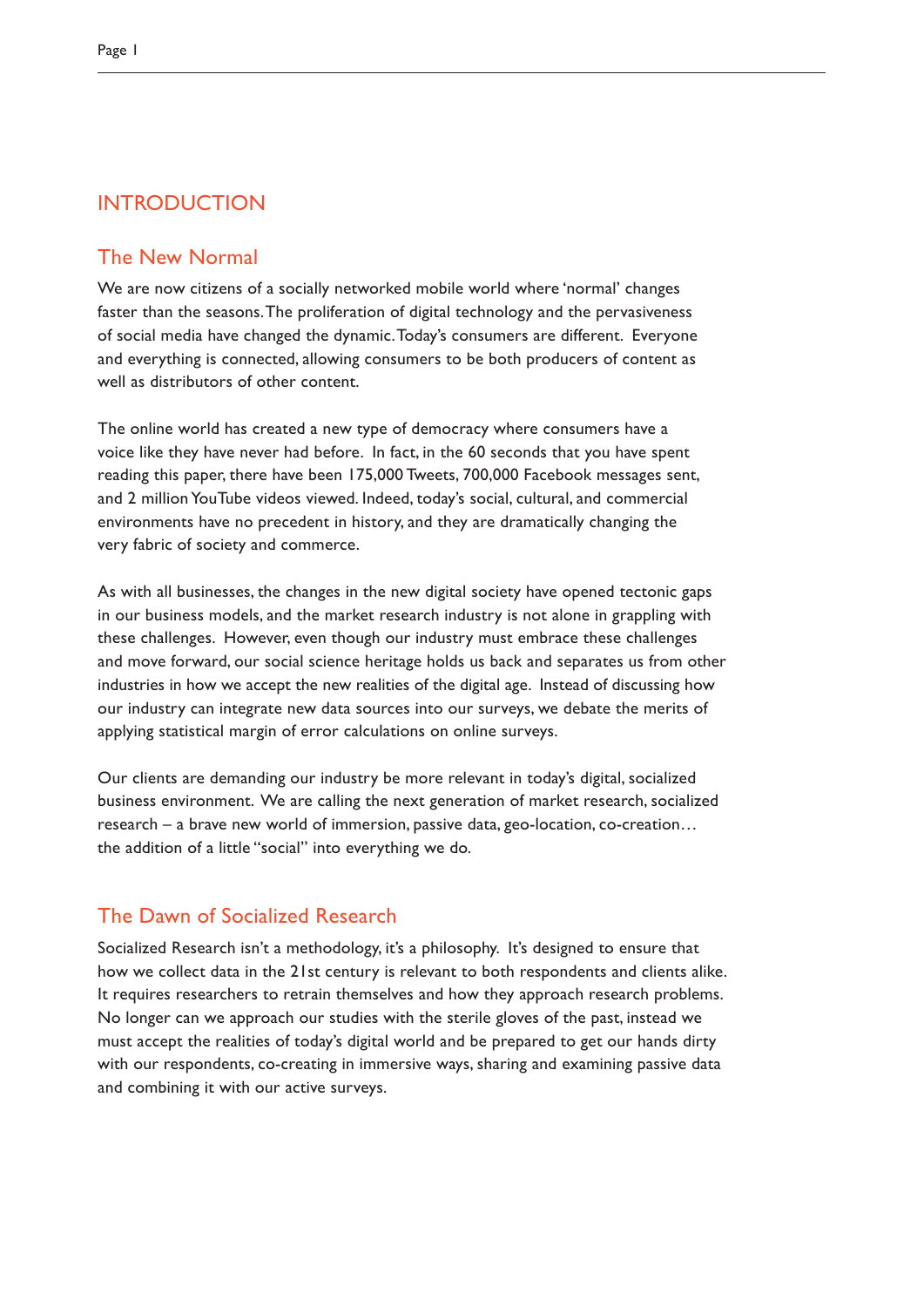- We rely too heavily on survey data, and ignore non-survey data such as what can be obtained from social media, passive web data, and other behavioural data
- Respondents are treated as scientific lab-rats, with survey length causing survey participation rates to spiral out of control
- Incentive structures for respondents are irrelevant and unmotivating, further hampering participation rates
- Surveys often ask the wrong questions and fail to illuminate on key client problems and issues
- Our heritage as social scientists force us to ignore immersive web experiences that are becoming the norm for both brands and consumers

Socialized Research answers these problems by blending active, passive, and interactive data in every study. All is not doom-and-gloom though. We are at the dawn of a new Socialized Research age. One where we can leverage our heritage as social scientists to provide important contextual insight around why people make the decisions they do. As much as our industry covets the latest digital industries and the data they can collect, we must remember that our training on methodological approaches to research can be combined with the new digital solutions for even better insights. And unlike today's digital industries, the marketing research profession is in a unique position to leverage these historical strengths by blending active, passive, and interactive experiences into all of our studies.

### FIGURE 1

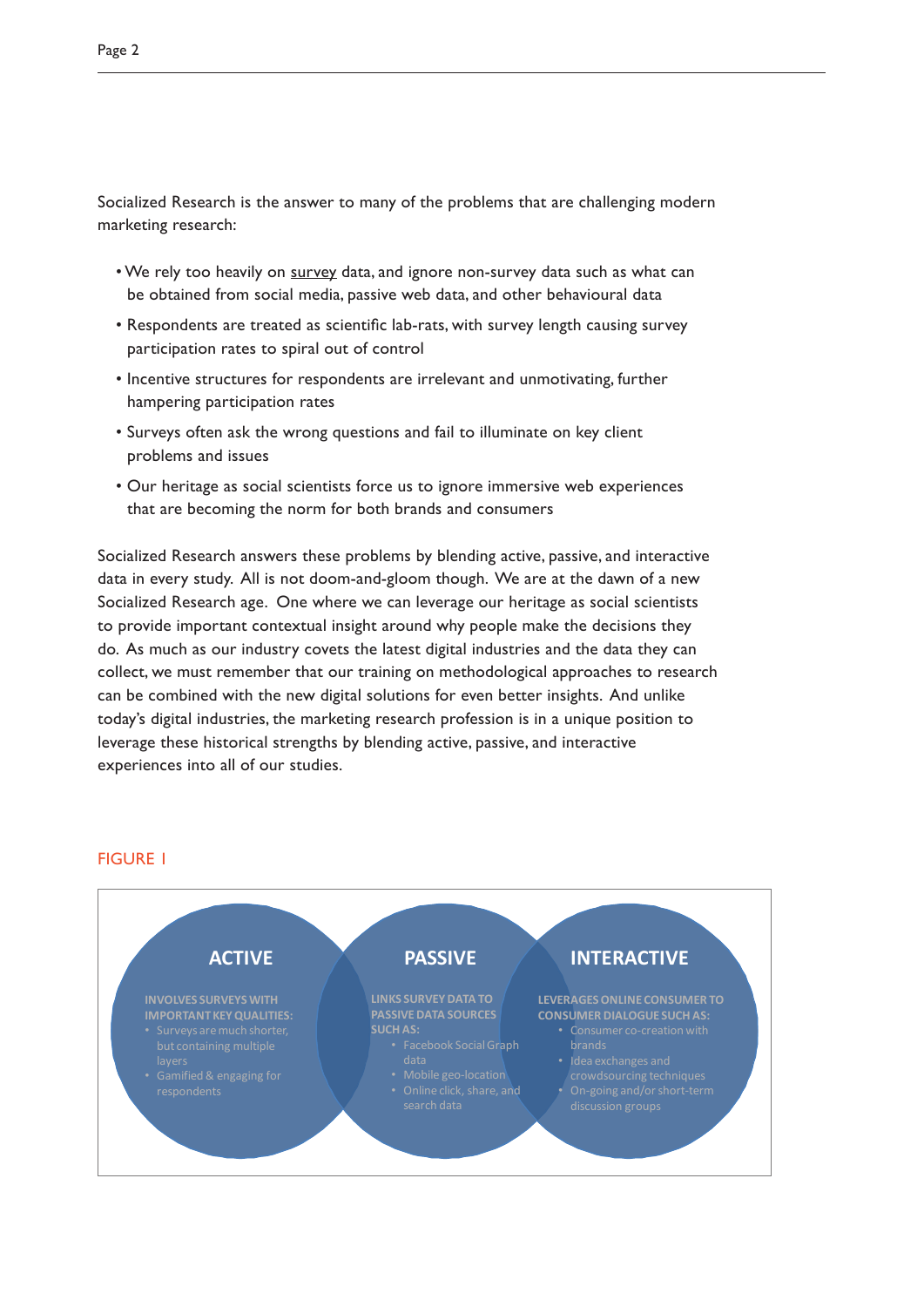Ipsos' experimentation into Socialized Research leverages the latest digital tools available, allowing us to deliver insights in a near real-time environment. Each study conducted with Socialized Research principles must attempt to:

- Include socialized sample by capturing respondents in their native (social) environments online, we can offer better incentives and attach valuable secondary data to every survey we conduct. This means less reliance on panels and more on social sampling methodologies.
- Leverage socialized survey measures & principles socialized research emphasizes both interactive and gamified question types, but it also focuses on asking only the absolutely necessary questions, eliminating all the wasted 'nice to have' questions to ensure a short and friendly respondent experience. It also means designing adaptive surveys that use intelligent heuristics to route respondents around questions when sufficient data has been collected on a given question.
- Leverage social principles for reporting socialized reporting emphasizes the importance of dialogue between vendors and clients. Rarely are decisions made without such dialogue, and socialized research reporting principles ensure that all stakeholders are present in such dialogue as an outcome of a report or study. We believe that socialized reporting should extend the conversation with clients outside of the boardroom and inside a virtual community where all stakeholders can participate (such as ad agency, marketers, researchers, consultants, etc.). And these conversations occur beside the actual data and insights, allowing for instantaneous access should results need to be referenced in community conversations.

One area where Ipsos has been experimenting heavily as part of our focus on Socialized Research is the addition of  $3^{rd}$  party datasets to our standard survey data. Adding  $3^{rd}$ party data to survey research is not a new concept, and it has numerous benefits such as shortening survey length, bridging the opinion vs. behaviour gap, and enabling researchers to get insights that simply are unavailable in any other way.

In today's web-enabled world, respondent-level data is available through any number of sources. We are harnessing the ability to link our survey data to click, search, and share data collected through web properties such as search engines and social media sites. Obviously in the context of social media, our focus has been on the Social Graph and what it can tell us about a respondent. It is our work into understanding the modern Social Graph that is the focus of this paper.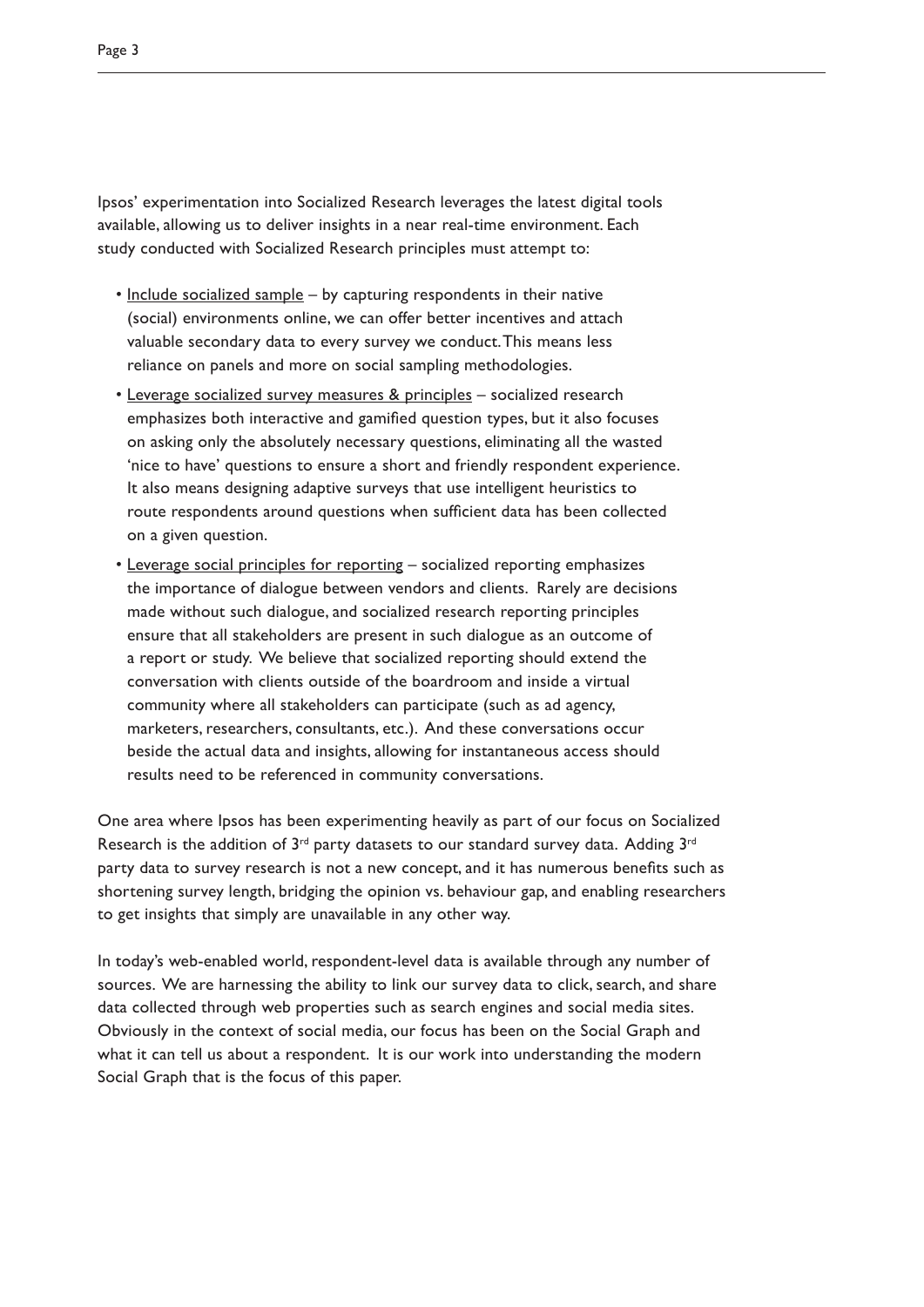The term "Social Graph" is widely used, although it is often interpreted and misinterpreted as it is repeated throughout business. Well known social media expert Jeremy Owyang defined the term "Social Graph" in 2007 as follows:

*The Social Graph is the representation of our relationships. Today, these graphs define our personal, family, or business communities on social websites. 1*

However, since Owyang's 2007 definition, Facebook has expanded the meaning of the term Social Graph by including the concept of connections beyond just people to include brands, products, applications, or even games and hobbies. We believe that it is Facebook's representation of the Social Graph has the most utility for the marketing world since it is allows us to gather a broad view of all aspects of a user's life, not just their social connections between people. As illustrated in Figure 2, there are more connections available than simply being "friends" with someone. The act of "liking" a page or app is also a type of connection. By merging our survey data to these connections, we can start to harness the power of Facebook's social graph and add value by analyzing how aspects of the social graph including "Likes", and posts can provide insights in a way that is not possible with survey data alone. For example, do "likes" correlate with offline behavior as measured through traditional means and if so, what more do these tell us about current and future behaviour? In this way, we can extend the utility of our surveys beyond the standard demographic breaks and be more relevant for businesses today.



### FIGURE 2

Above: Facebook's Social Graph *<sup>2</sup>*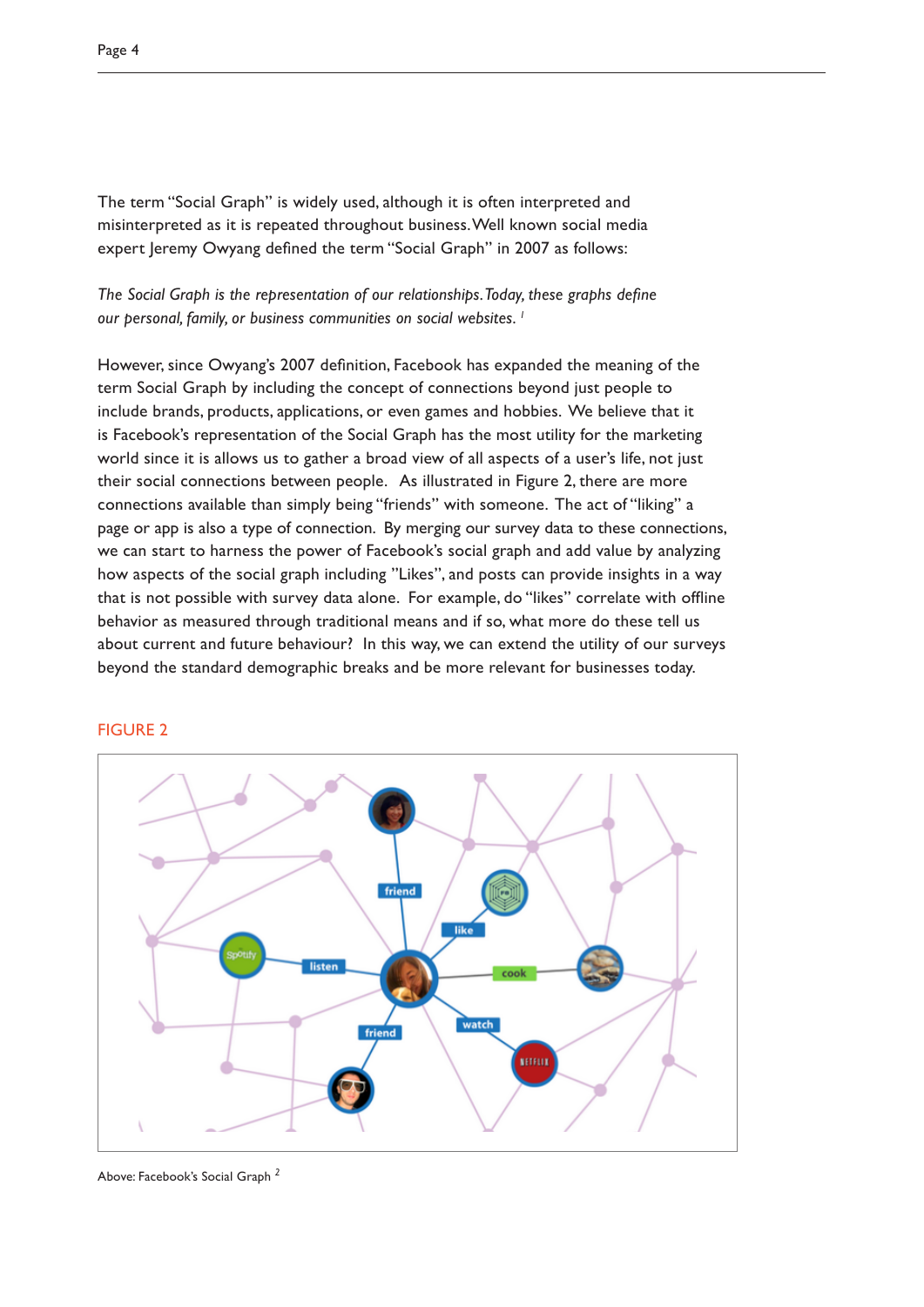The Social Graph is becoming an increasingly important element of the marketing mix for marketers to understand. For many years the standard in marketing was to buy media based on demographic segments. But in today's socialized world, this is an outdated notion and is irrelevant when web properties such as Facebook allow for significant targeting based on interests and observed behaviours. As such, Ipsos has been working on aligning our research processes with today's Social Graph to yield better and more relevant insights for our clients.

# Innovating Socialized Research

Over the past 12 months Ipsos has been working on innovating Socialized Research by combining elements from social media into our surveys. Through a series of experiments we have attempted to merge social graph data to our surveys by leveraging Facebook's Open Graph (which refers to the ability to programmatically connect an app to a user's Facebook profile, allowing the Facebook profile data to be shared with the app). By authoring a small Facebook app and leveraging Facebook's "Login with Facebook" button as part of the survey experience, we are able to merge individual level data from Facebook with our survey data. The respondent experience is similar to the screenshots shown below.

### FIGURE 3

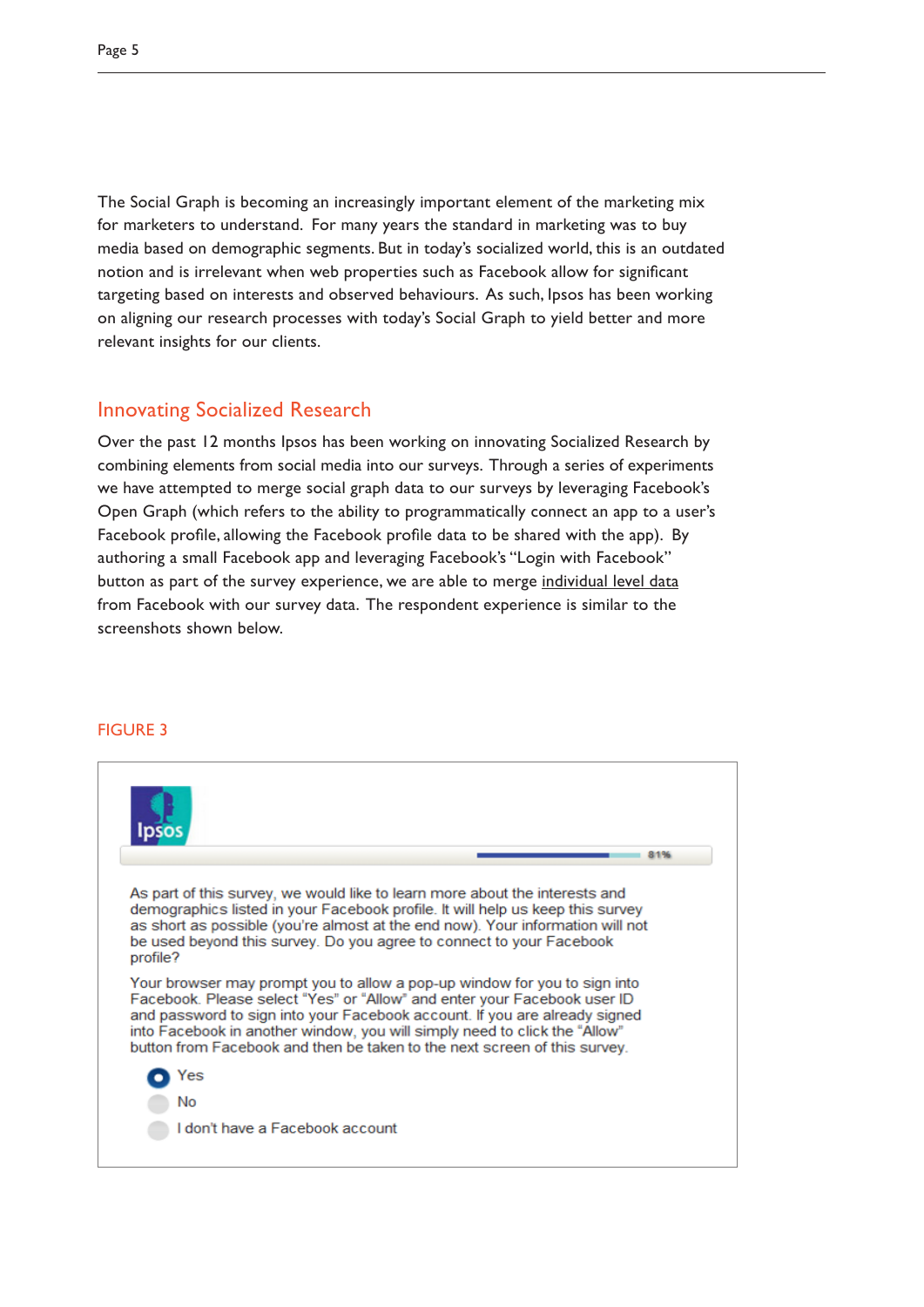

|                                                 | https://www.facebook.com/login.php?api_key=257204934370213&skip_api_login=1&display=popup&cancel_url: |
|-------------------------------------------------|-------------------------------------------------------------------------------------------------------|
| f Facebook Login                                |                                                                                                       |
|                                                 |                                                                                                       |
| Log in to use your Facebook account with Ipsos. |                                                                                                       |
| Email:                                          |                                                                                                       |
| Password:                                       | Keep me logged in                                                                                     |
|                                                 | Forgot your password?                                                                                 |
|                                                 |                                                                                                       |
|                                                 |                                                                                                       |
| <b>Sign up for Facebook</b>                     | Log In<br>Cancel                                                                                      |

Our exploration of Facebook data and aligning our survey data with the Facebook Social Graph yields great promise, but takes us into new territory under the Socialized Research banner. It allows us to merge multiple data sets together for many benefits. However, merely being able to connect two pieces of data does not automatically mean that we will learn anything worthwhile for our clients. As such we conducted several studies to address two core research objectives:

- Does the addition of social graph data (such as "Like" data, number of friends, etc.) yield useful data that enlightens a research problem or adds a unit of analysis which extends the utility of a particular research study?
- To what extent are those who connect to Facebook different from those who do not connect to Facebook?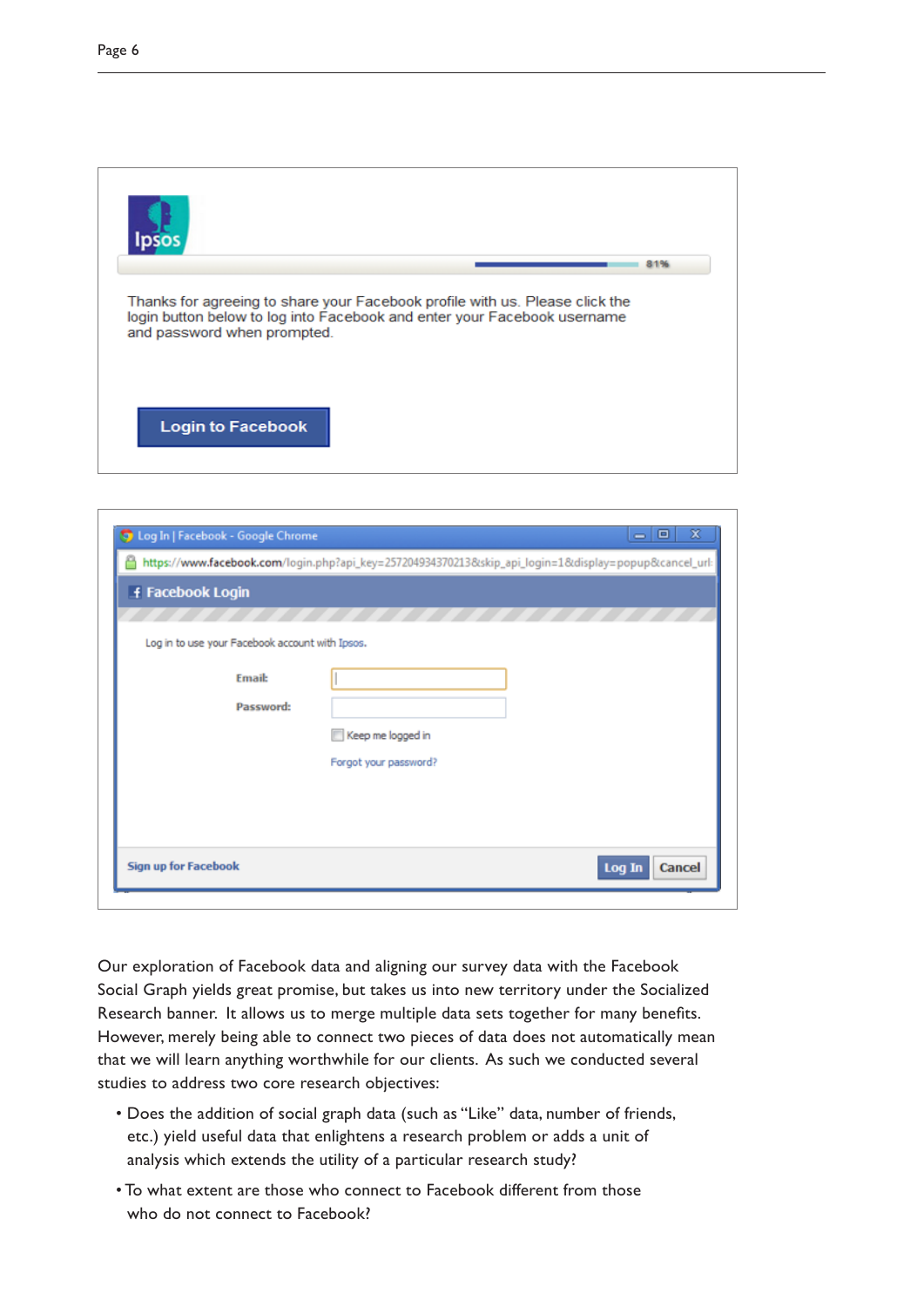Throughout the remainder of this paper, we discuss the findings gathered from our experimentation to address these two questions. The results of which should provide a foundation of learning for the market research profession to build on over the next few years as social graph data and similar datasets become more widely used in the context of survey research.

### What we Learned

In discussing our learning, we have addressed our findings in two main themes:

1) Functional Learning:

Since Connecting to Facebook is a technical task normally built for apps, games, and websites, we quickly learned that normal market research processes, systems and IT infrastructures are not necessarily built in a way that allows us to achieve this task easily. These are important lessons to all researchers who wish to Socialized their Research by adding 3rd party web data such as Facebook.

2) Research Learning:

Once we achieved a technical proficiency to implement the necessary scripts, merge the datasets and make the data connections, we focused our efforts on what additional research learning can be gained from merging social graph data to our survey data. While we conducted several studies where respondents Connected their Facebook profiles to our survey data, we have used one main case study in this paper to highlight why someone may choose to merge social graph data in their next survey.

# Case Study: Daytime TV Tracking Study

### **Background**

Each week, Ipsos MediaCT's TV Dailies survey tracks key marketing metrics for dozens of new and returning primetime programs. This data is often used by clients to fine tune and target their marketing plans if key metrics are not meeting expectations. During the summer months, many networks and studios are also preparing to launch new and returning programs in other day parts, specifically daytime. A majority of these shows are syndicated (air at different times on different stations across the country) and air multiple times per week. These shows often have a more targeted audience and are viewed and engaged with differently than their primetime counterparts. Because of this, TV Dailies is not always the best environment to track these programs. As a result, Ipsos MediaCT created a separate syndicated Daytime TV Tracking study designed to monitor the awareness, interest in viewing, frequency of viewing, and social engagement in daytime TV programs.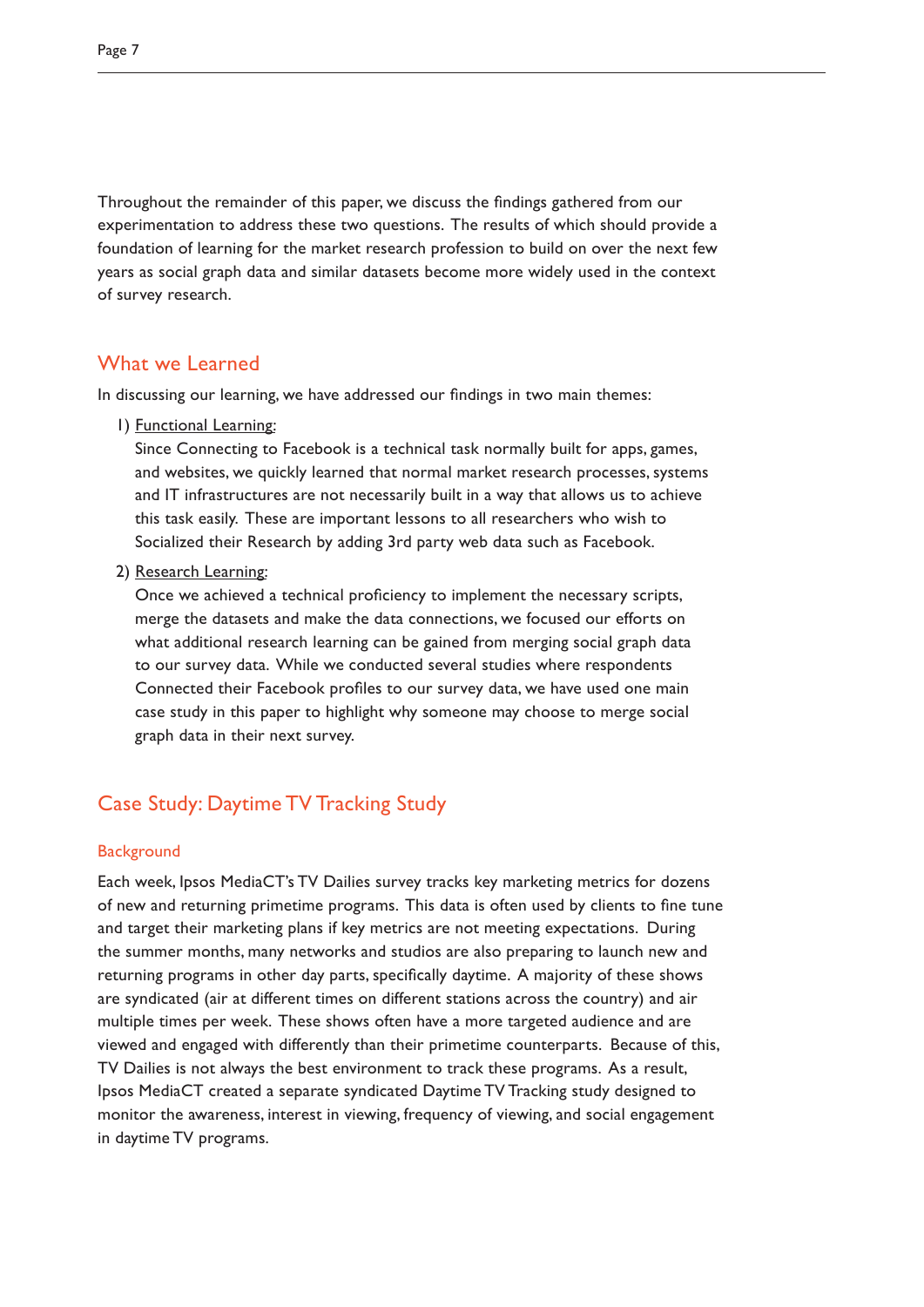The Daytime TV Tracking Study tracks a wide variety of daytime TV programs, resulting in a relatively long survey (averaging roughly 20 minutes in length for most respondents to complete the survey). Given the length, there is limited ability to add more questions to the survey to increase the value for clients who choose to subscribe to this syndicated study. However, in experimenting with our Socialized Research initiatives, we felt that by adding Facebook social graph data to the respondents who complete the survey we could extend the value of the study without making a material impact on the length of the survey.

As part of our experiment, we had several questions regarding social graph data that attempted to add value to the study:

- To what extent do a viewer's Likes tell us more about viewers generally and specifically how to better reach them with messaging?
- Do certain shows attract viewers with varying sizes of social networks?
- Are certain shows better at engaging viewers with larger social networks?

### Methodology

Normally Daytime Television studies focus on females aged 18 to 54 years of age. However, because we wanted to examine how gender might change the characteristics of our data, both male and female daytime television viewers aged 18 to 54 years of age were included in the sample. In total, 598 interviews were conducted from a mix of Ipsos iSay, Ampario (Ipsos' proprietary socially recruited sample), and external panel vendors. The study also included standard regional and ethnicity quotas to ensure a representative cross-section of America daytime television viewers was obtained.

The study was split into two design cells to help understand the best placement for the Facebook Connect opt-in message to respondents. Half of the respondents were prompted to Connect to Facebook at the beginning of the survey (after all screening questions were complete), with the remaining half being prompted at the end of the survey.

### Execution Challenges

Unlike market research data, social graph data coming from Facebook is immensely complex and not specifically built for marketing research. When constructing the "Connect to Facebook" application, we had to modify our data collection systems to accept and handle JSON objects. JSON (which stands for JavaScript Object Notation) is a common lightweight data-interchange format in the web world. But what makes JSON unique for the market research world is that it is based entirely on text/string data. As such, to make JSON work within the context of most market research IT infrastructure, it requires storage into string variables, parsing tools to eliminate needless text, and recoding the strings into variables that can be easily 'counted' by standard market research software.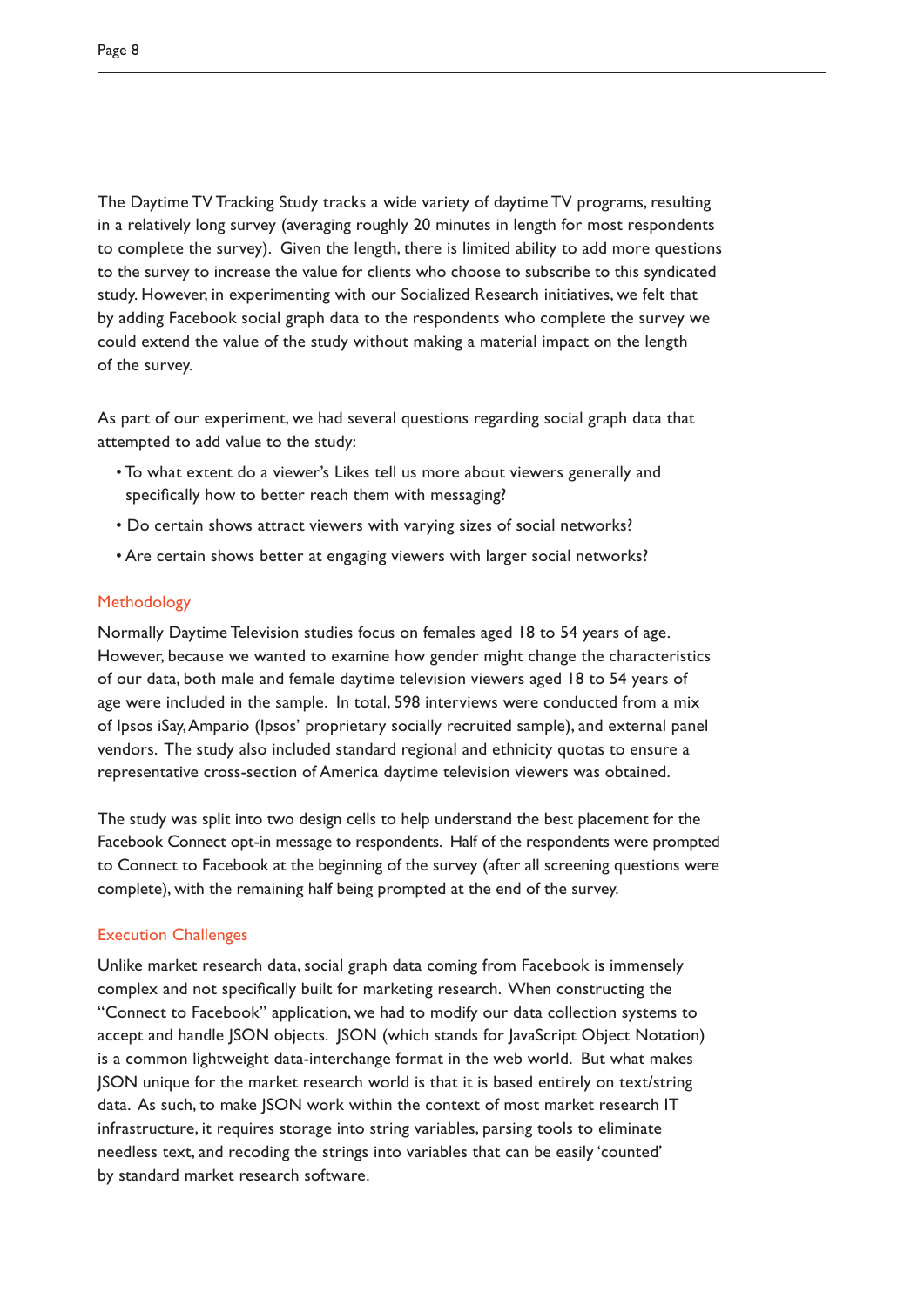Our study utilized IBM SPSS Data Collection as an online data collection platform, and we leveraged custom-built scripts to connect our survey application to the Facebook API (Application Program Interface). For coding and data tabulation, we used Language Logic's Ascribe product to code and categorize the Facebook data and SPSS Data Collection's tabulation solution for the data tables.

It is noteworthy that these software packages are leading-edge research solutions, yet our teams still had challenges in working with the JSON objects from Facebook. For example, we had a challenge related to the character length of a JSON Like object, which averages around 100 characters. Knowing this, we scripted the study to account for Like data with a maximum of 100,000 characters, or roughly 1,000 different Facebook page Likes. Despite our planning and the allowance of strings up to 100,000 characters long, we found 9 truncated cases where the respondent had exceeded the 100,000 character limit. Our teams experienced similar challenges and delays in coding and tabulating the data due to the sheer size of the data file.

As such, one of the unexpected outcomes from our experiment actually was learning the level of effort required to connect Facebook data to survey data and to tabulate it with our existing infrastructure. As the market research industry moves towards adopting more Socialized Research principles in every study, it will be important to for our industry's IT vendors to accommodate these needs with more common digital data structures found online today and in the future.

### Research Findings

The analysis of Facebook data was undertaken in two stages. First, we reviewed the demographic profile of the respondents who opted to share their Facebook data and compared them to those who did not opt to share their Facebook data. Next, we closely examined the Facebook Likes and Friend data to identify any patterns that revealed insight into the lives of various daytime TV viewers.

Overall, we had 46% of respondents agree to share their Facebook social graph as part of the survey experience. However, we discovered two variables which have a significant influence on a respondent's likelihood to agree to share their Facebook data: 1) Placement of the Opt-in Message; and 2) Source of sample.

Specifically, those respondents who were prompted at the beginning of the survey are much more likely to share their Facebook data (55%) compared to those who were prompted at the end of the survey (37%). Similarly, those respondents who were sourced using Ipsos' Ampario social sampling methodologies were substantially more likely to agree to share their Facebook data (61%) compared to Ipsos Isay panelists (43%). We expected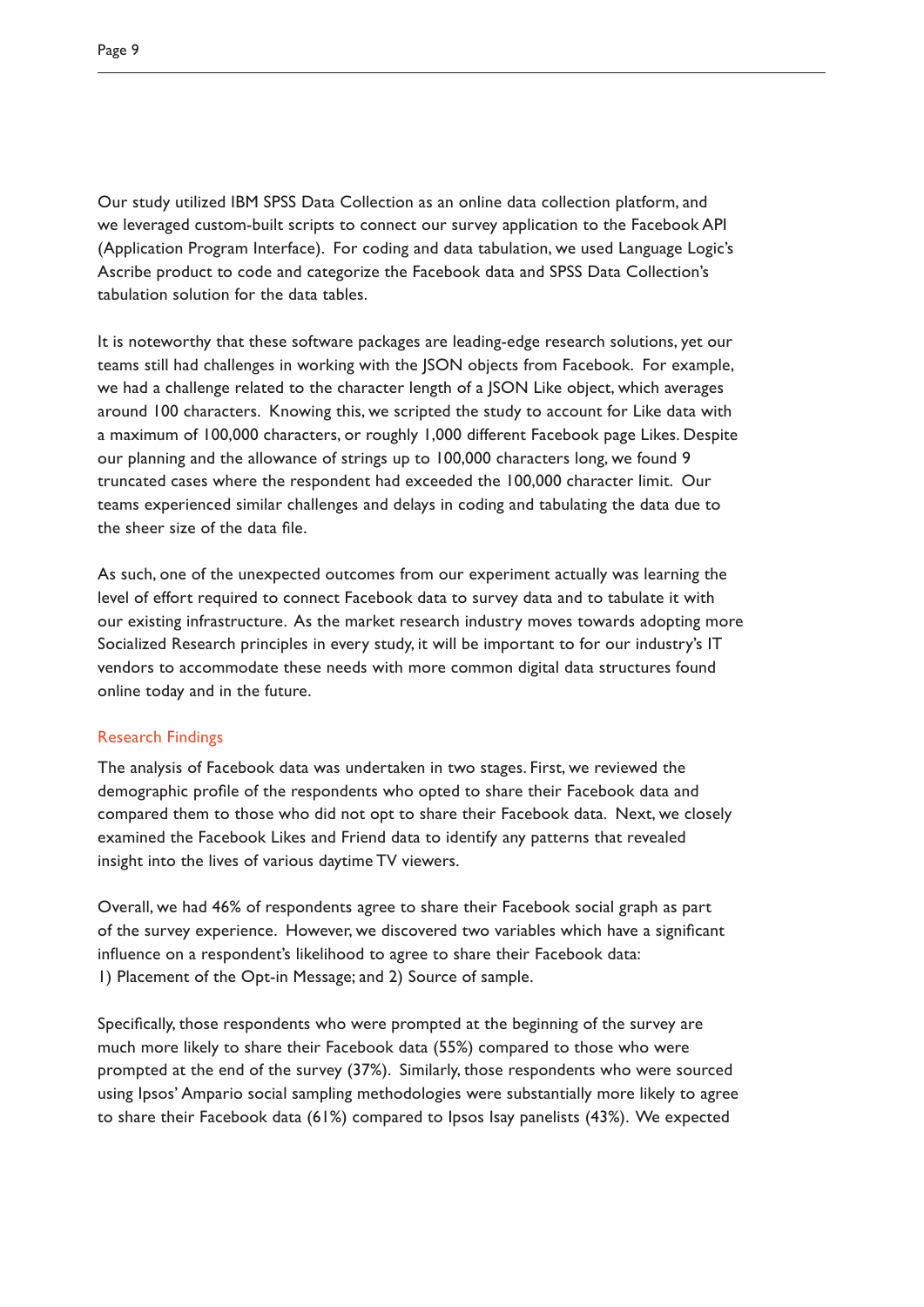Ampario respondents to have a higher opt-in rate to share their Facebook data, since they are being recruited from social sites such as Facebook. Similarly, since our opt-in message suggested that the respondents would have a shorter survey experience if they connected with Facebook, we were similarly not surprised to observe a better rate of connection among those prompted at the beginning of the survey.

| Sample Source             | Prompted at<br><b>Beginning of Survey</b> | Prompted at<br>End of Survey | Total |
|---------------------------|-------------------------------------------|------------------------------|-------|
| Ampario                   | 70%                                       | 53%                          | 61%   |
| Ipsos iSay                | 55%                                       | 30%                          | 43%   |
| External non-Ipsos Panels | 49%                                       | 34%                          | 42%   |
| Total                     | 55%                                       | 37%                          | 46%   |

### TABLE 4: Rate of Connecting to Facebook

### Demographic Analysis

The demographic profile analysis showed very few meaningful differences between those who did opt into sharing their Facebook data compared to those who did not share their data. Notably, the distribution of age, gender, income, and marital status did not differ significantly between the two groups of respondents. The only two significant differences observed were in relation to ethnicity and education, with African Americans and college graduates showing a slight propensity to opt out of sharing their Facebook data. Regardless of this slight bias, the magnitude of differences is reasonably small and could be addressed with commonly used weighting procedures.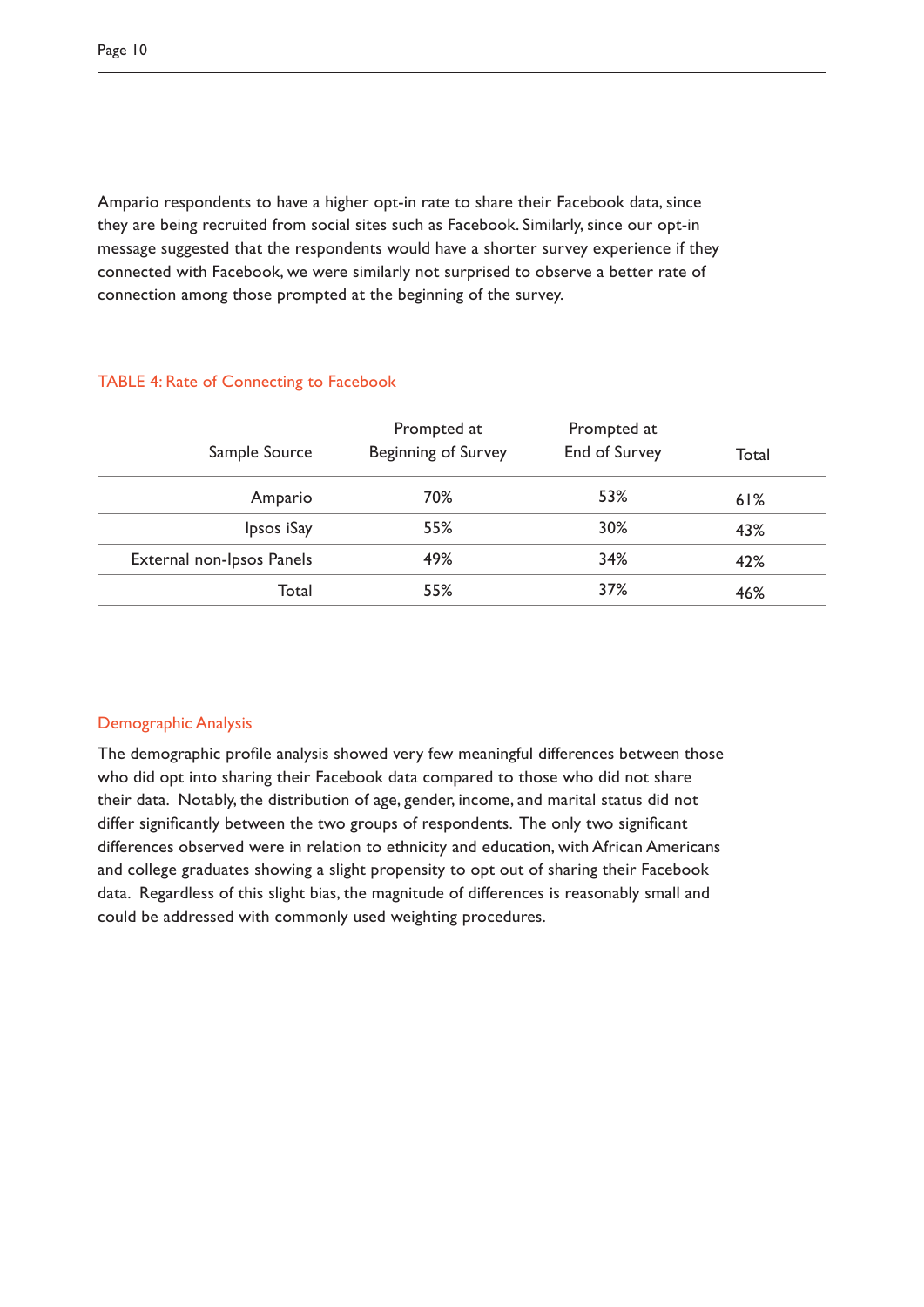|                |                            | Opted into Facebook | Didn't Opt into Facebook <sup>3</sup> |
|----------------|----------------------------|---------------------|---------------------------------------|
| Gender         | Male                       | 33%                 | 33%                                   |
|                | Female                     | 67%                 | 67%                                   |
|                |                            |                     |                                       |
| Age            | 18 to 24                   | 18%                 | 20%                                   |
|                | 25 to 34                   | 22%                 | 22%                                   |
|                | 35 to 44                   | 27%                 | 27%                                   |
|                | 45 to 54                   | 34%                 | 31%                                   |
| Ethnicity      | Caucasian (not Hispanic)   | 68%                 | 60%                                   |
|                | African American           | 19%                 | 27%                                   |
|                | Asian/Pacific Islander     | 5%                  | 4%                                    |
|                | Hispanic                   | 7%                  | 9%                                    |
|                | Other                      | 1%                  | 1%                                    |
|                |                            |                     |                                       |
| Marital Status | Single, never married      | 35%                 | 38%                                   |
|                | Living with partner        | 9%                  | 12%                                   |
|                | Married                    | 42%                 | 36%                                   |
|                | Divorced/Separated         | 12%                 | 13%                                   |
| Income         | Less than \$25,00          | 31%                 | 27%                                   |
|                | \$25,000 to \$49,999       | 32%                 | 27%                                   |
|                | \$50,000 to \$74,99        | 21%                 | 25%                                   |
|                | \$75,000 to \$99,999       | 10%                 | 11%                                   |
|                | $$100,000+$                | 6%                  | 13%                                   |
|                |                            |                     |                                       |
| Education      | Some high school           | 5%                  | 3%                                    |
|                | High school graduate       | 29%                 | 28%                                   |
|                | Associates/junior college  | 20%                 | 14%                                   |
|                | Some college               | 27%                 | 24%                                   |
|                | College graduate or higher | 20%                 | 31%                                   |

# TABLE 5: Demographic Analysis of Facebook Opt-in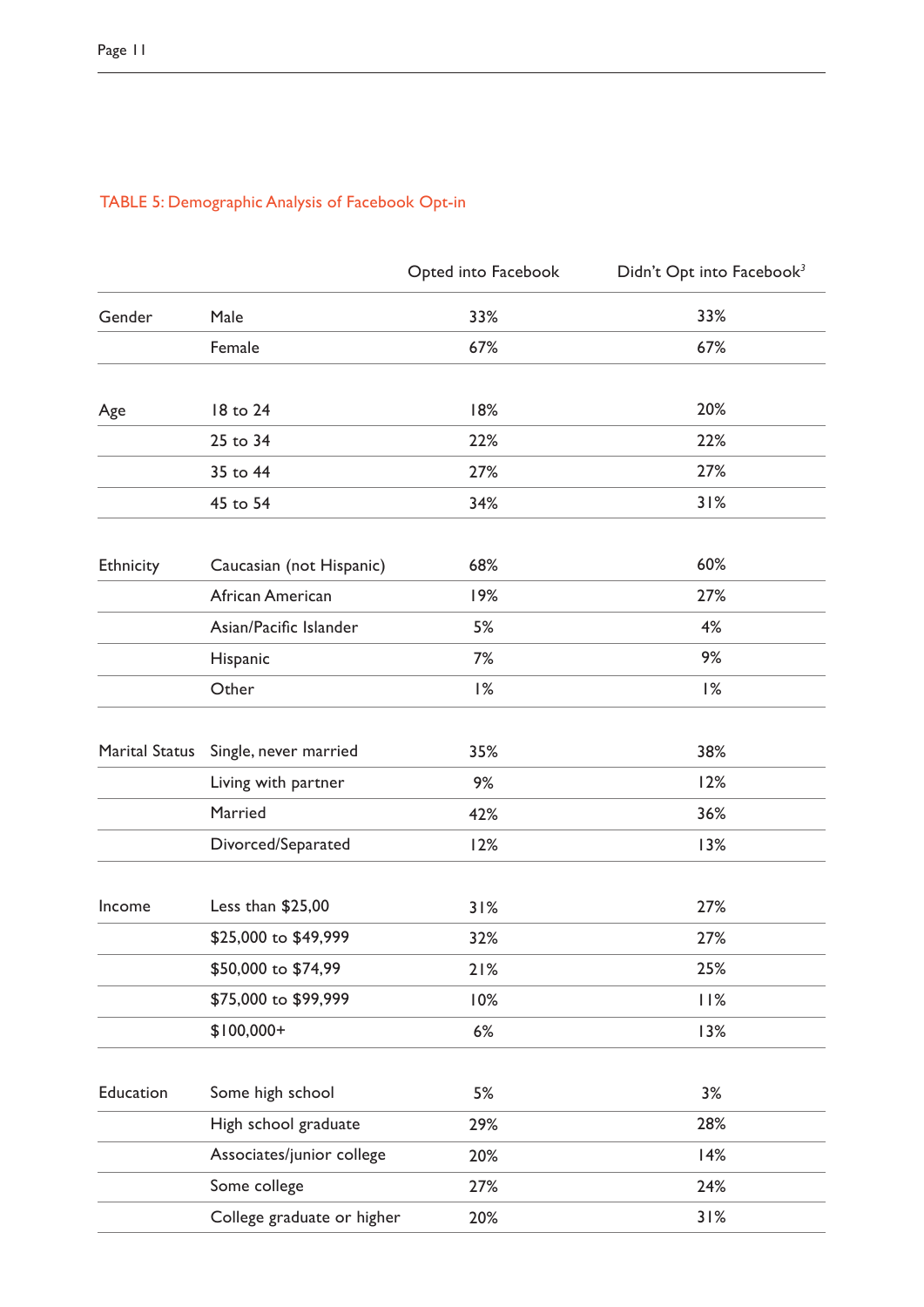Prior to conducting the research, it was hypothesized that tech-savvy respondents might be more willing to share their Facebook data than those who are less tech-savvy. To that end, tech-savviness was evaluated by a common device ownership question. Contrary to what was expected, those who did not share their Facebook data showed the same levels of technology device ownership as those who did share their Facebook data.

### TABLE 6: Technological Device Ownership of Facebook Opt-in

| Devices Owned in Home                               | Opted into Facebook | Didn't Opt into Facebook |
|-----------------------------------------------------|---------------------|--------------------------|
| Electronic Reader (like Kindle, Nook or e-Reader)   | 23%                 | 20%                      |
| <b>DVD Player</b>                                   | 76%                 | 75%                      |
| 3D TV                                               | 7%                  | 7%                       |
| DVR (Digital Video Recorder)                        | 46%                 | 40%                      |
| HDTV (High Definition TV)                           | 54%                 | 58%                      |
| Basic mobile phone                                  | 51%                 | 44%                      |
| Internet TV device (like Apple TV, Google TV, Roku) | 11%                 | 9%                       |
| Internet-enabled / smart TV                         | 11%                 | 14%                      |
| Smartphone (like Blackberry, HTC or iPhone)         | 50%                 | 51%                      |
| MP3 player without video capability                 | 38%                 | 32%                      |
| MP3 player with video capability                    | 34%                 | 29%                      |
| Tablet (like iPad, Galaxy or PlayBook)              | 26%                 | 22%                      |
| Handheld gaming device (like DSi, 3DS or PSP)       | 29%                 | 23%                      |
| Gaming console (like PlayStation, Wii or Xbox)      | 58%                 | 53%                      |
| Satellite radio (like SiriusXM)                     | 11%                 | 12%                      |
| VOIP (making voice calls via the internet)          | 8%                  | 7%                       |
| Wireless internet connection                        | 61%                 | 56%                      |
| High speed / broadband internet connection          | 64%                 | 60%                      |
| Windows PC laptop or desktop                        | 74%                 | 73%                      |
| Apple Mac laptop or desktop                         | 15%                 | 18%                      |
| Blu Ray Player                                      | 24%                 | 28%                      |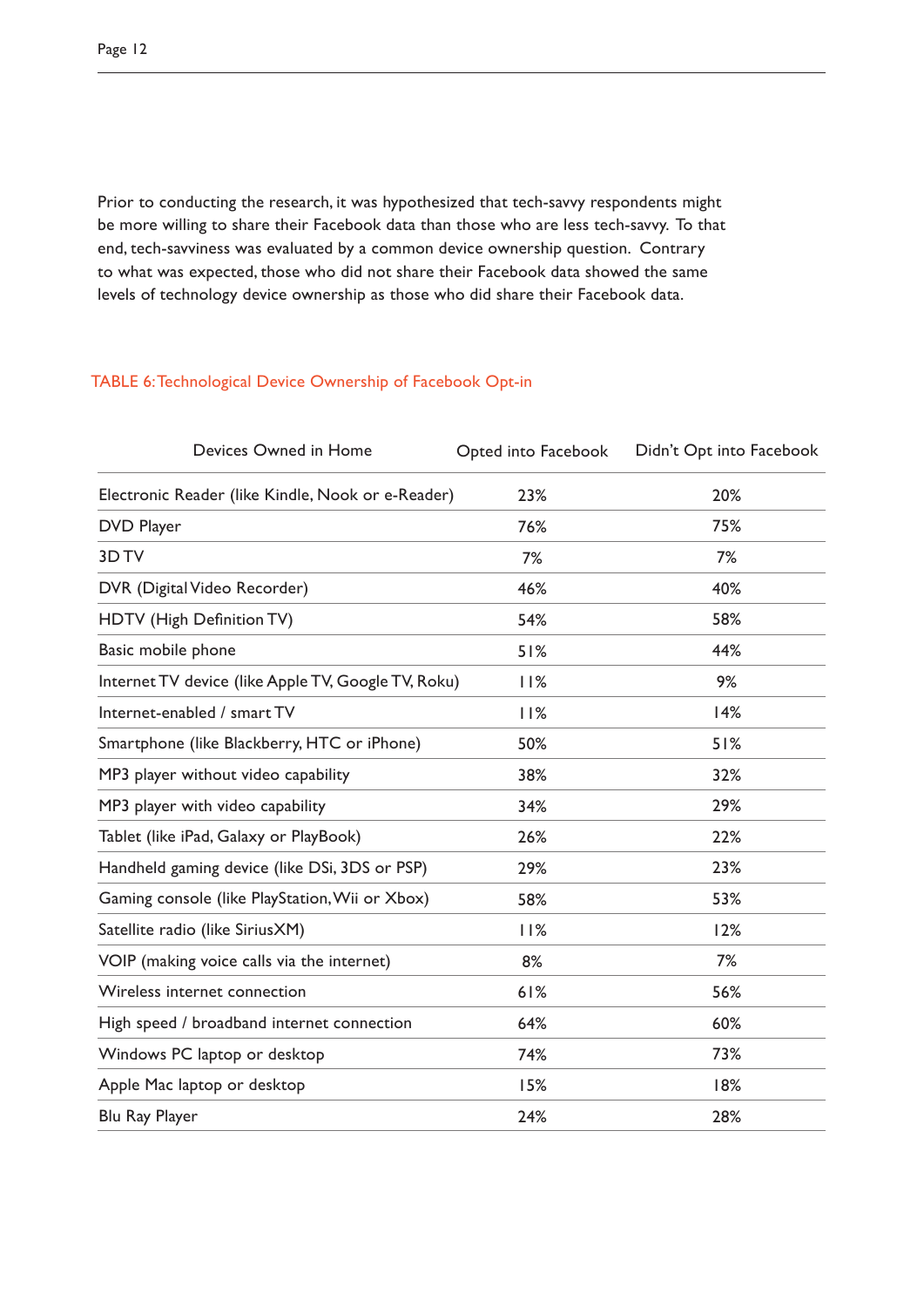The conclusion therefore after reviewing the demographic profiles and tech device ownership rates is that those who opt into sharing their Facebook data are not meaningfully different than those who do not, and such data can be treated with confidence that significant biases exist among those who choose to share such data. Obviously as the use of this data increases among the marketing research industry, these biases should be monitored for stability, as it is still rare that companies are using Facebook as a tool purely for data.

### Analysis of Friend Data

One of the reasons social media has been the focus of attention among marketers is their insatiable desire to understand how certain consumers spread content and personal recommendations throughout their social networks. At the center of this argument is the discourse around the value of a "Like". While there are many perspectives on the value of Facebook Liking behaviour, one way to measure the value is by examining Likes in terms of the number of impressions. Specifically, when a viewer Likes a Facebook page, all of their friends are potentially exposed to that Like in their Facebook newsfeed, which digital marketers track as reach, similar to how it is tracked by mainstream media.

Facebook page owners have the ability to track reach data for all content delivered to their fans from their page. Specifically, Facebook page owners have the ability to see the raw number of people who viewed a post or Like, similar to the example shown below. In the example, it shows that 422 people saw the post originating from the Digital Divas Facebook page. As one might expect, digital marketers are now using this information to optimize content for future posts & Likes.

### FIGURE 7

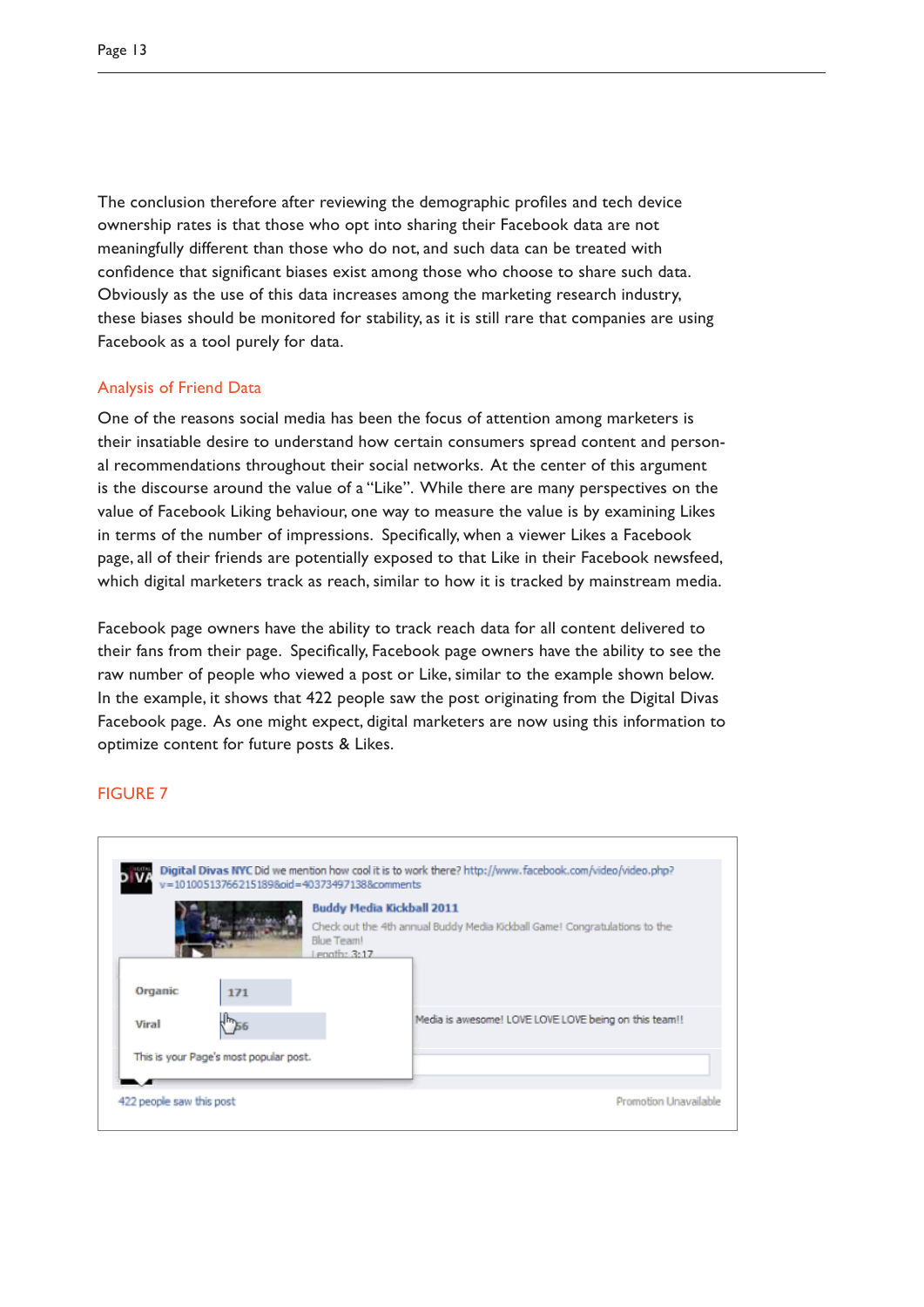As useful as this data is, it has limitations. For example, the aggregate reach statistics provided by Facebook are the only figures you get – you can't connect those reach statistics to survey data. So you aren't able to understand whether you're reaching brand loyalists or consumers who have never engaged with your brand before. But more importantly the data is only available to Facebook page administrators. This is a significant limitation if your objective is to understand the performance of your competitors, since you will obviously not be an administrator of your competitor's pages!

We decided to investigate whether these limitations could be addressed by connecting our survey data to the Facebook data. Specifically, we decided to attempt to calculate the theoretical reach of each daytime TV program, since it would likely have value to those in the industry. In calculating the reach figures, we first gathered the number of Liker from each TV show's Facebook fan page. Next, we used our survey data to quantify the number of friends each respondent had in our study to understand the average 'reach' for a Like across all Facebook newsfeeds. Next, we calculated the total number of theoretical Facebook wall feed posts by multiplying the total number of people who have Liked each show by the average number of friends among those who Liked the show. Finally, we weighting the total reach for each show by a factor of 17%, which represents the average performance of Facebook pages. *<sup>4</sup>* Table 6 illustrates the findings from this analysis.

One might expect that the number of Facebook page Likes would drive the overall number of impressions, and as such shows with a very large number of Facebook fans would also drive the largest reach. However, this is not always the case since some shows draw audiences who have more Facebook friends than other shows, causing the total reach to change significantly. Two shows which illustrate this relationship are the Dr. Oz show and Rachael Ray, both of which have benefited from roughly the same number of total Like impressions (87 million and 79 million respectively). However, the path to obtaining that reach differs. In the case of Dr. Oz, the show's reach is being driven by the total number of page Likes (2.3 million), whereas Rachael Ray's reach is being driven by the large number of friends that each viewer has (552 on average).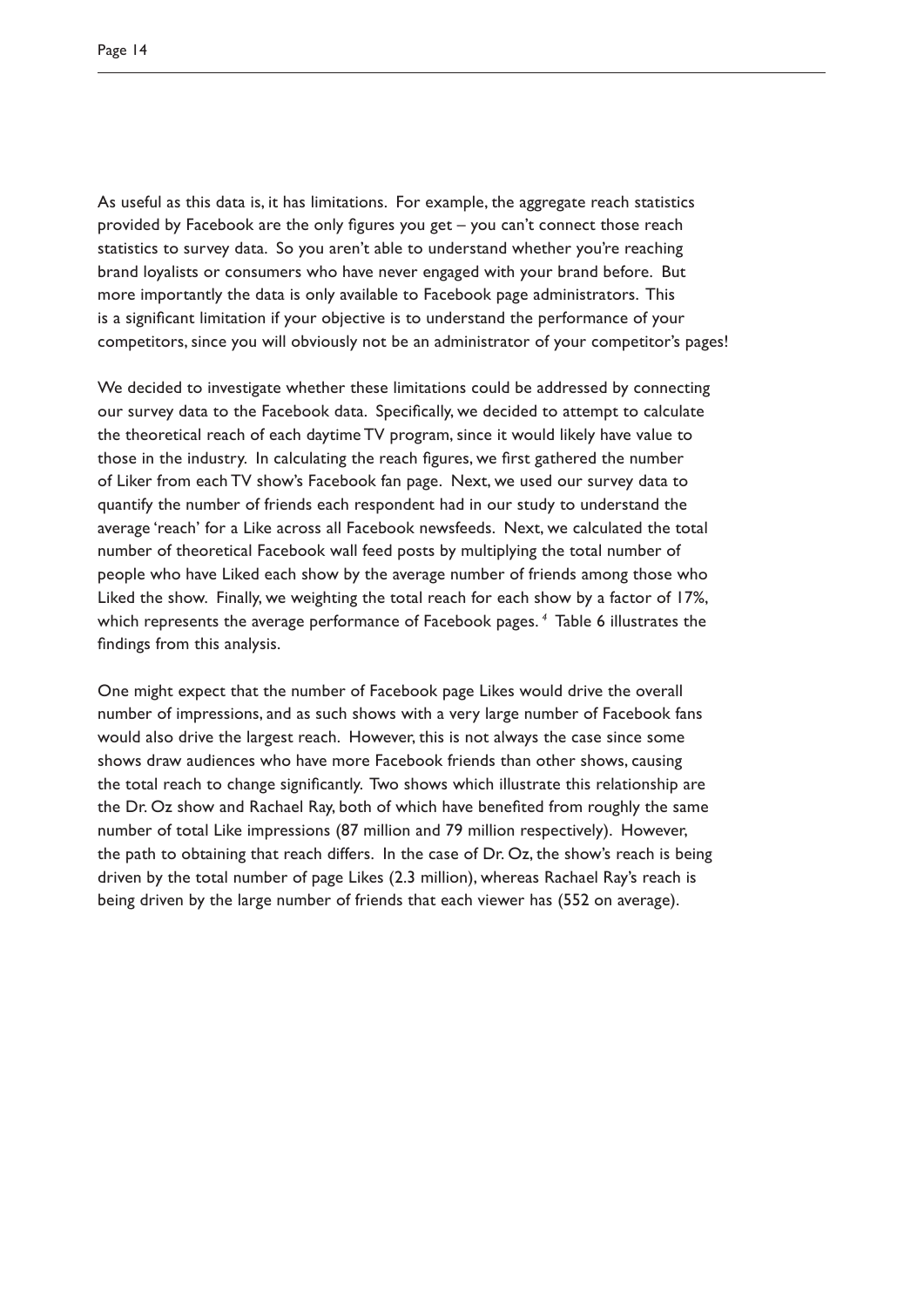|                               | # of           | Avg $#$ of Friends Among those | <b>Total Theoretical</b> |
|-------------------------------|----------------|--------------------------------|--------------------------|
|                               | Facebook Likes | who have Liked the Show        | Reach                    |
| Ellen                         | 8,059,371      | 260                            | 356,772,235              |
| Maury                         | 1,662,850      | 393                            | 111,208,082              |
| Dr. Phil                      | 1,258,692      | 482                            | 103,158,620              |
| Rachael Ray                   | 936,527        | 552                            | 87,947,378               |
| Dr. Oz                        | 2,328,067      | 200                            | 79,312,587               |
| <b>TMZ</b>                    | 958,311        | 373                            | 60,799,083               |
| Jerry Springer                | 1,011,330      | 346                            | 59,555,201               |
| <b>Good Morning America</b>   | 846,166        | 353                            | 50,735,267               |
| The Wendy Williams Show       | 752,054        | 388                            | 49,643,837               |
| General Hospital              | 824,497        | 347                            | 48,637,078               |
| <b>The Doctors</b>            | 1,483,737      | 193                            | 48,555,293               |
| The Steve Wilkos Show         | 369,634        | 569                            | 35,742,129               |
| <b>Family Feud</b>            | 1,011,535      | 187                            | 32, 173, 894             |
| Judge Mathis                  | 328,376        | 464                            | 25,874,387               |
| The Young and the Restless    | 779,255        | 154                            | 20,374,401               |
| Days of Our Lives             | 557,513        | 211                            | 19,997,991               |
| The Jeremy Kyle Show          | 661,086        | 135                            | 15, 171, 924             |
| Judge Judy                    | 439,813        | 184                            | 13,772,304               |
| Today with Kathie Lee & Hoda  | 465,518        | 167                            | 13,184,401               |
| Judge Joe Brown               | 180,755        | 397                            | 12,208,373               |
| Divorce Court                 | 170,461        | 364                            | 10,548,127               |
| The Price Is Right            | 238,459        | 227                            | 9,194,025                |
| The Chew                      | 280,920        | 183                            | 8,720,319                |
| <b>The View</b>               | 335,039        | 144                            | 8,224,537                |
| Who Wants To Be A Millionaire | 151,987        | 270                            | 6,978,787                |
| Anderson                      | 155,591        | 248                            | 6,546,491                |
| Live with Kelly               | 265,590        | 139                            | 6,289,437                |
| The Talk                      | 218,115        | 165                            | 5,999,471                |
| The Bold and the Beautiful    | 242,531        | 4                              | 5,813,468                |
| The Bill Cunningham Show      | 19,621         | 346                            | 1,154,107                |
| Let's Make A Deal             | 28,270         | 167                            | 801,144                  |
| Judge Alex                    | 28,475         | 108                            | 522,801                  |
| People's Court                | 3,346          | 109                            | 62,001                   |

# Table 8: Average Number of Facebook Friends (Among Those who Liked Each Show)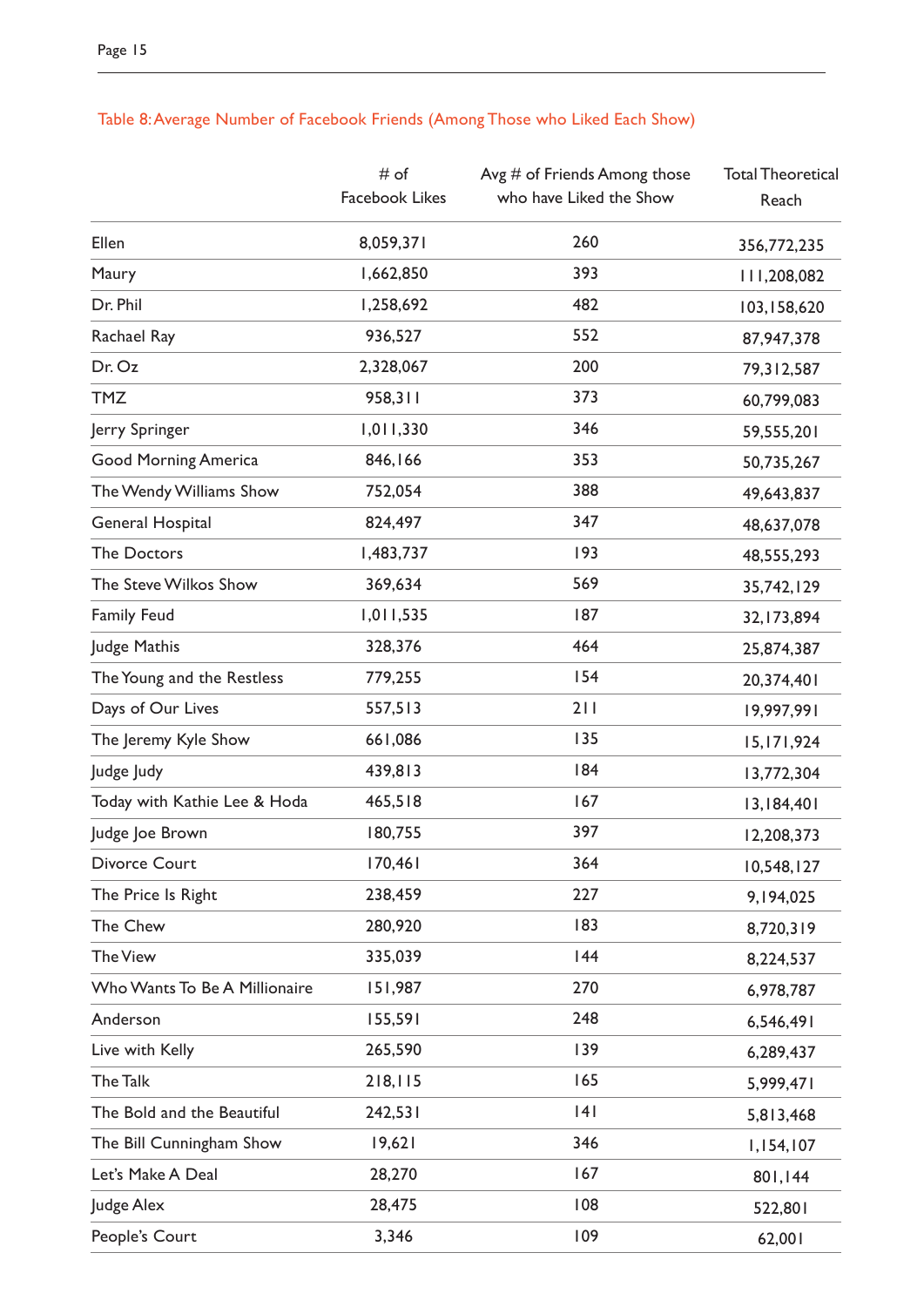We obviously acknowledge that many factors will impact whether a Like appears in a person's newsfeed because it is subjected to Facebook's EdgeRank algorithm, so to a certain extent the figures may be somewhat misleading. But this is an important piece of competitive data that would otherwise not be available to digital & social media marketers.

The obvious conclusion from this analysis is that that one way to maximize your reach in Facebook is by engaging Facebook users with larger social networks. This advice would clearly be useful to the producers of Family Feud. Even though the Facebook page has over 1 million fans, the low average number of friends among Family Feud viewers limits the total reach through Facebook. At this point we don't have clear recommendations on how to accomplish this, but we strongly believe that there are gender & age skews (as well as other variables) that play into the variations by show. As such, that is part of the challenge that faces researchers in the future. The capture and integration of the social graph data is the first step in this process.

### Analysis of Likes

Once we established that the Facebook opt-in process did not yield itself to a certain type of respondent, we pursued an analysis of the respondent's Likes. First, it is important to discuss the complexity of Facebook's Likes. In our survey of just 274 respondents who shared their Likes, we observed over 21,000 different page Likes – a tremendously rich and varied set of objects and user connections. The average respondent had 149 different Likes, again a number which was surprising and provides insight into just how deeply consumers are connecting with commercial interests (including music, TV shows, celebrities and brands) in this social media environment.

It is also important to note that even with the large number of Likes collected from Facebook, the proportion of respondents who had Liked any one given Facebook page was relatively low. The most frequently Liked Facebook page from the 274 respondents who opted to share their data was Swagbucks, with only 9% of the sample. Swagbucks is an extremely popular online rewards program in the United States, and was recently ranked by Alexa Internet as the 112th most visited website in the USA.<sup>5</sup> As such, it is not surprising the high rate of Liking this web property. The remainder of the top 10 Liked pages are among some of the largest brands in the country, which is again not surprising. However, there are some surprisingly small brands in the top 10, such as Wholly Guacamole, shopathome.com, and Ghirardelli Chocolate, suggesting that social media success is still attainable for smaller brands.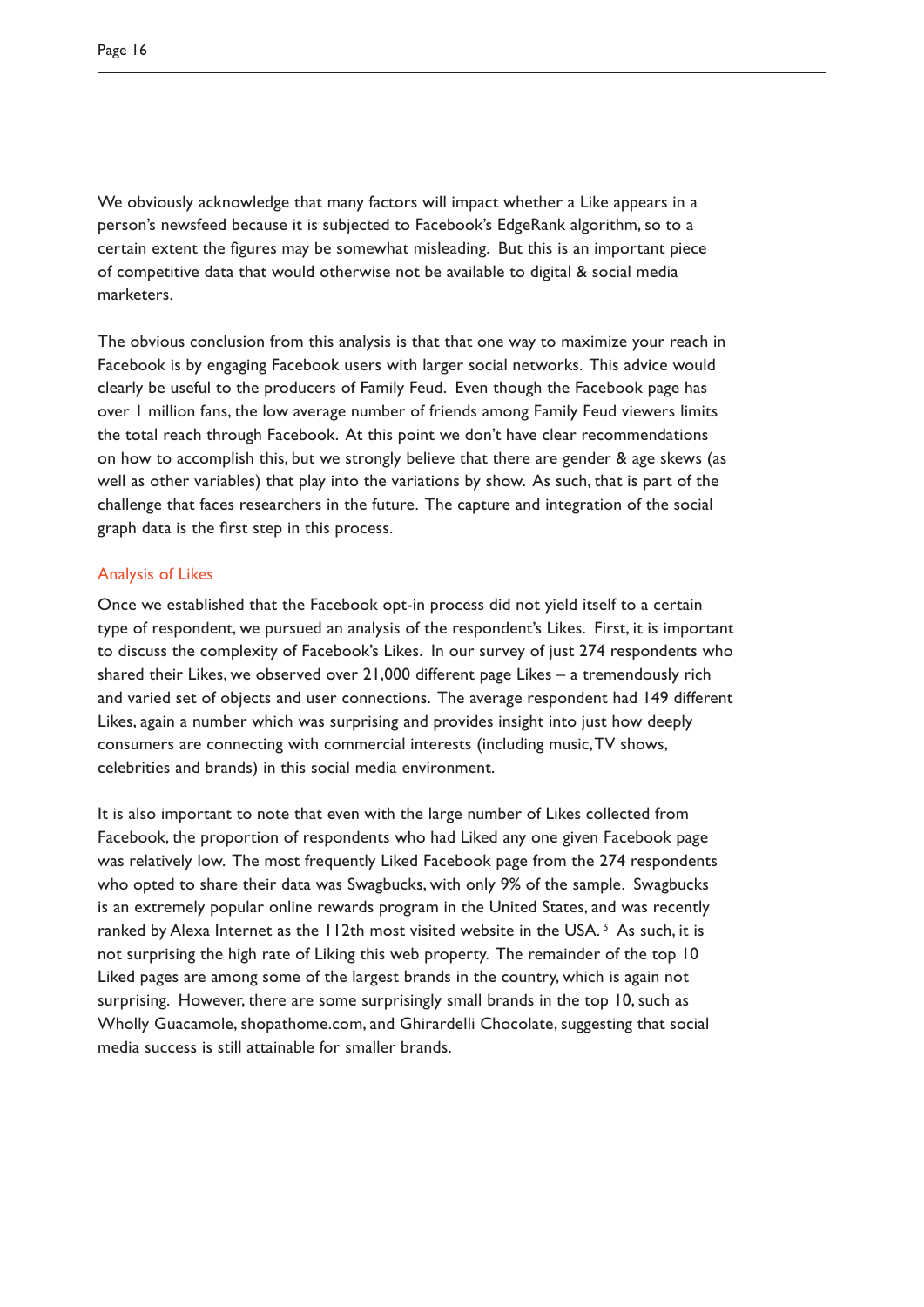| swagbucks                     | 9% |
|-------------------------------|----|
| target                        | 8% |
| samsung mobile usa            | 8% |
| amazon.com                    | 6% |
| tide                          | 5% |
| walmart                       | 5% |
| wholly guacamole              | 5% |
| eucerin us                    | 5% |
| shopathome.com                | 5% |
| ghirardelli chocolate company | 4% |
|                               |    |

### TABLE 9: Top Facebook Likes (Among All Respondents - Top 10 Mentions)

Further analysis of the Likes revealed some interesting (and sometimes not surprising) findings when controlling for viewers of various daytime TV programs. In analyzing the patterns of Likes among regular and occasional viewers of each daytime TV show, an Affinity score was calculated to assist in identifying the extent to which viewers of a particular score were more likely to Like a particular page relative to all respondents who shared their Facebook data. This Affinity score is important because it helps digital marketers to create better targeting strategies to reach their core intended audience. Affinity scores of greater than 200% were used to identify patterns noteworthy in the data, and resulted in a number of interesting findings.

First, viewers of daytime TV programs which skew towards African American audiences are much more likely to have Liked a variety of classic African American icons. For example, regular and occasional viewers of the Wendy Williams show (a daytime talk show featuring an African American host) over-indexed on Liking the following Facebook pages of African American icons:

- Maya Angelou
- Fantasia
- Mary J. Blige
- Beyonce
- Fresh Prince
- Jamie Foxx
- 2pac
- Jada Pinkett Smith
- Oprah
- Taraji P. Henson
- Barack Obama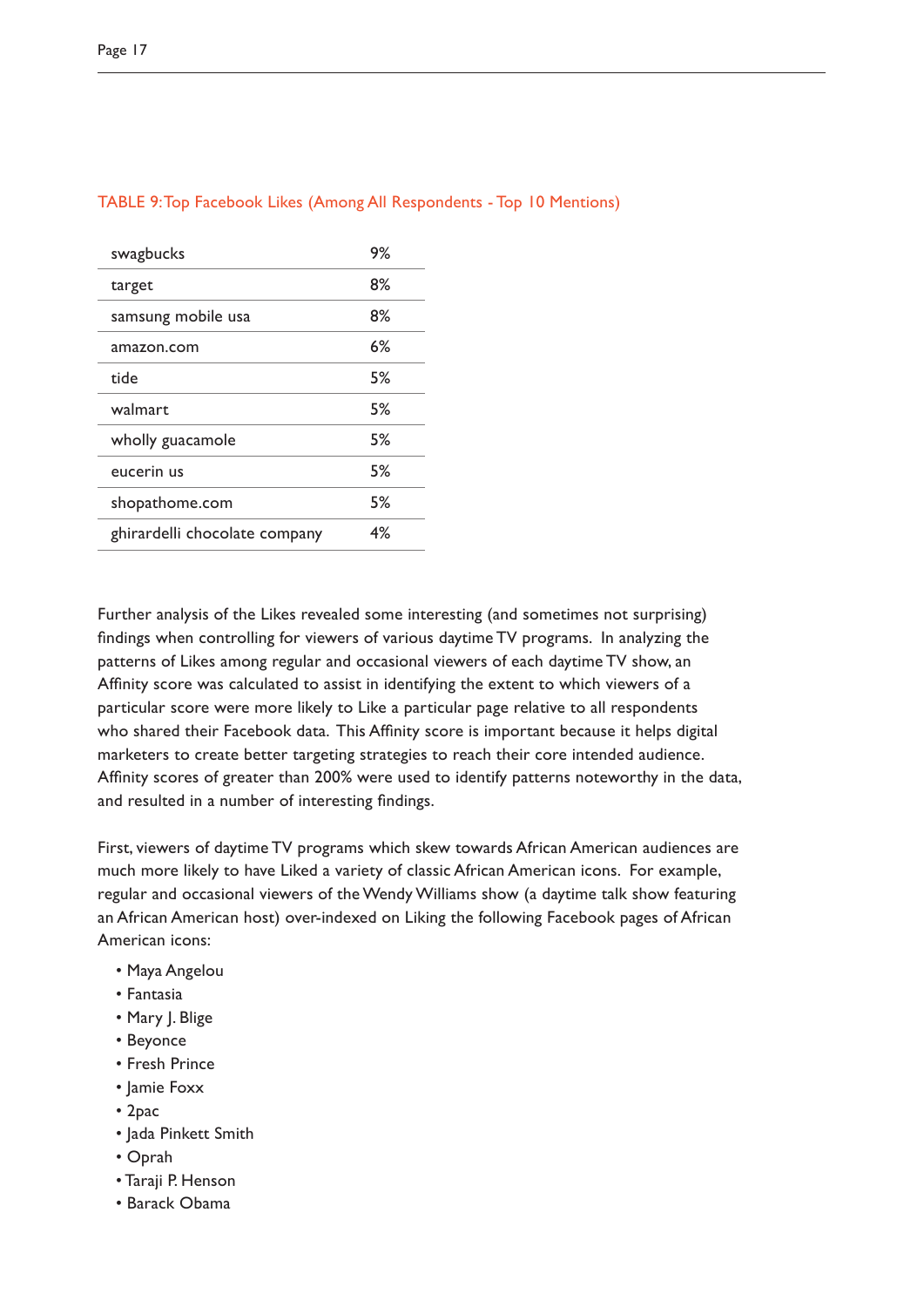It is also noteworthy that the same pattern occurs for other shows that skew towards African American audiences, such as various courtroom drama shows such as Divorce Court, Judge Alex, etc.

Viewers of daytime dramas, which skew towards older Caucasian audiences, tend to have Facebook Likes that are consistent with that demographic. For example, viewers of Days of our Lives over-indexed on Liking pages that likely skew older female and Caucasian such as:

- Adam Sandler
- Official Grease Movie
- Dirty Dancing
- MircaleGro
- Dallas
- Nancy Grace
- Desperate Housewives
- Bon Jovi
- Johnny Cash

Not surprisingly other daytime dramas such as The Young and the Restless and General Hospital contained similar patterns of Liking pages that likely skew Caucasian. Interestingly, General Hospital viewers are also much more likely to have Liked the Facebook page of Rick Springfield, who was on the show during the 1980's and has recently made a come-back to the show and thrilled long-time audiences with his return.

Other show audiences drew consistent patterns that are more difficult to explain, but yield interesting insight into the audience even without a solid explanation for the pattern. For example, regular and occasional viewers of the Bill Cunningham show (a daytime talk show) show a particular affinity to a wide range of musicians/bands from a wide variety of genres and eras:

- Coldplay
- 2pac
- AC/DC
- Metalica
- Mary J. Blige
- Justin Timberlake
- Kiss
- ZZ Top
- Sade
- Alice Cooper
- Keyshia Cole
- Fleetwood Mac
- Black Sabbath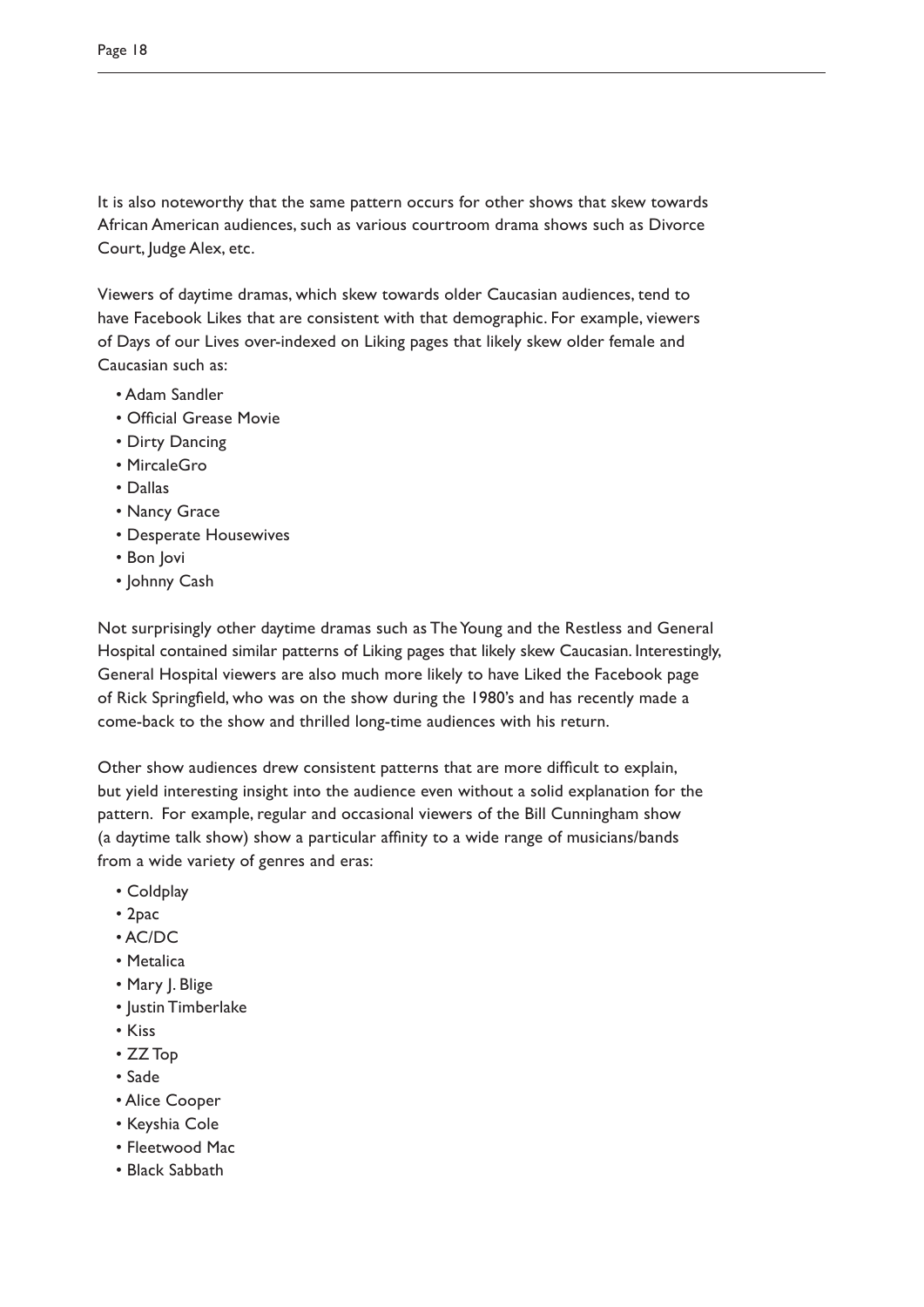While the bands/artists listed as over-indexed among viewers of The Bill Cunningham Show range in genres, it is notable that most of the bands listed were popular in the 1970's and 1980's. It is therefore not surprising to observe that The Bill Cunningham Show performed very well in an older age demographic and won its timeslot among adults 25 to 54 years of age. *<sup>6</sup>*

Still other shows appear to draw audiences which show an affinity to Liking many different Facebook pages. For example, regular & occasional viewers of Anderson (a popular talk show) over-index on Liking 71 different Facebook pages. Reviewing the Likes for Anderson yields an extremely interesting perspective into the lives of Anderson viewers, and could potentially be used in decision making related to program content that will be of interest to its core audience. For example, there are a number of TV personalities listed who could be approached as potential guests, such as George Takei (popularly known as Sulu on Star Trek), Dog the Bounty hunter (a reality TV show star), Dolly Parton (a popular country music artist), just to name a few.

Similarly, Anderson viewers show an affinity to a number of popular consumer products that might provide some additional insight into their lives, such as:

- **They may be more likely to have pets:** there are three pet food companies listed – Wellness Natural, Beneful, and Hill's Pet Nutrition;
- **They care about their appearance:** there are a number of health/beauty brands listed – Alberto VO5, Degree, Secret, Clariol, and Burt's Bees;
- **They like baked goods:** there are three brands of well-known baked goods Little Debbie's, Nonni's Biscotti, and Entenmann's.

It is not difficult to see how a media client such as the producers of Anderson could use this insight in identifying potential advertisers, sponsors, or potential show topics for future episodes. The full list of over-indexed Likes among Anderson regular and occasional viewers is in the table below.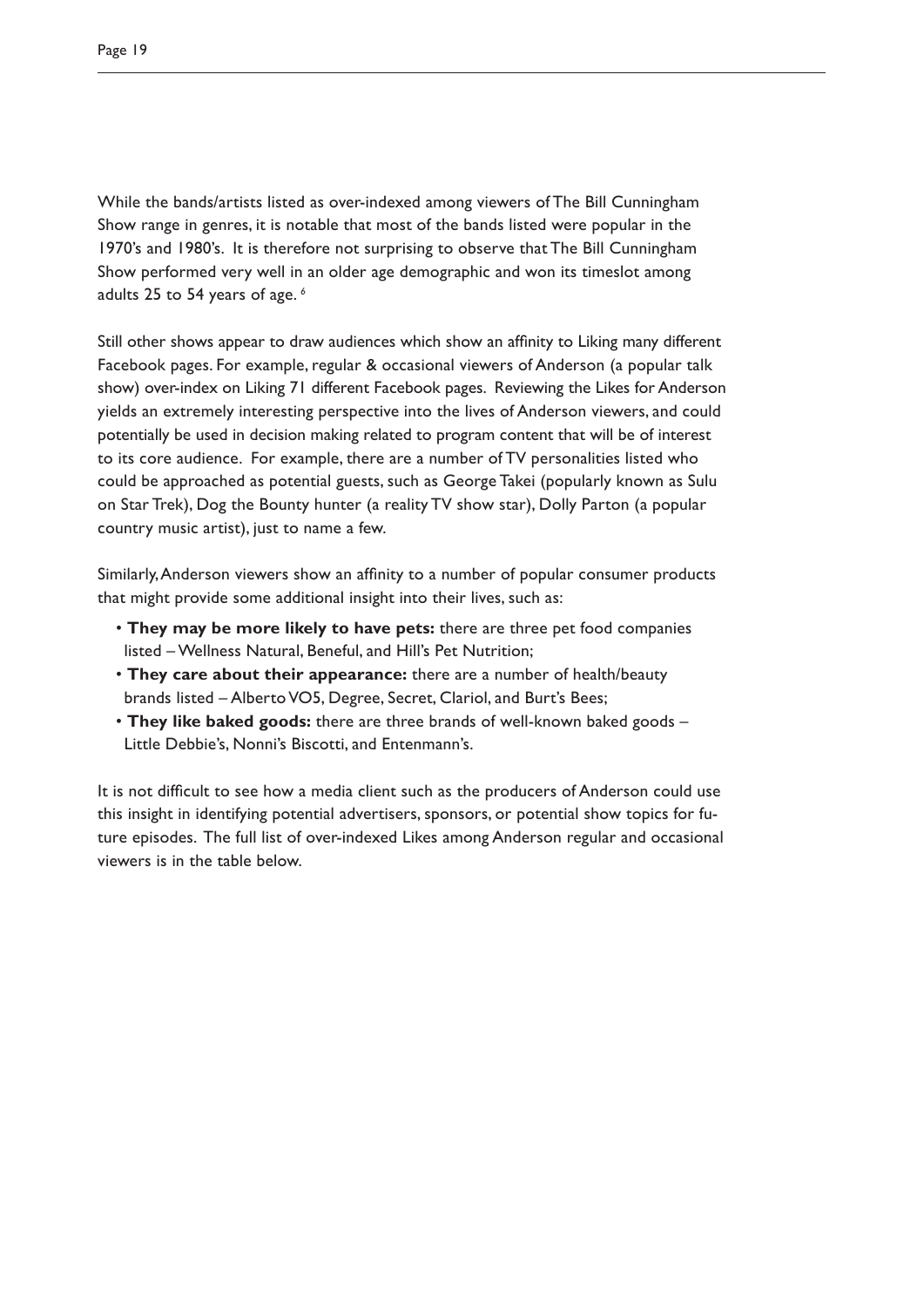### TABLE 10: Over-Indexed Likes Among Regular/Occasional Viewers of Anderson

dog the bounty hunter on a&e express pinterest george takei dolly parton inception maya angelou fantasia lysol lenovo cheezit drugstore.com womanfreebies.com 2pac fleetwood mac hill`s pet nutrition alberto vo5 white cloud breyers wellness natural pet food kirkland`s love and basketball entenmann`s abc7 beneful maroon 5 hsn law and order: special victims unit gain modern family o`reilly auto parts dave ramsey extra gum fox news degree women cost plus world market

excedrin secret butterfinger all free clear savealot food stores diet coke fringe birds eye vegetables clairol mary j. blige caesars casino tropicana usher bingo blitz slots farm sade fear and loathing in las vegas bingo bash nonni`s biscotti amazon student doug go red for women american heart association little debbie stevie wonder dentyne tampax jersey shore seinfeld swiffer mio stouffer's shout burt`s bees seattle`s best coffee office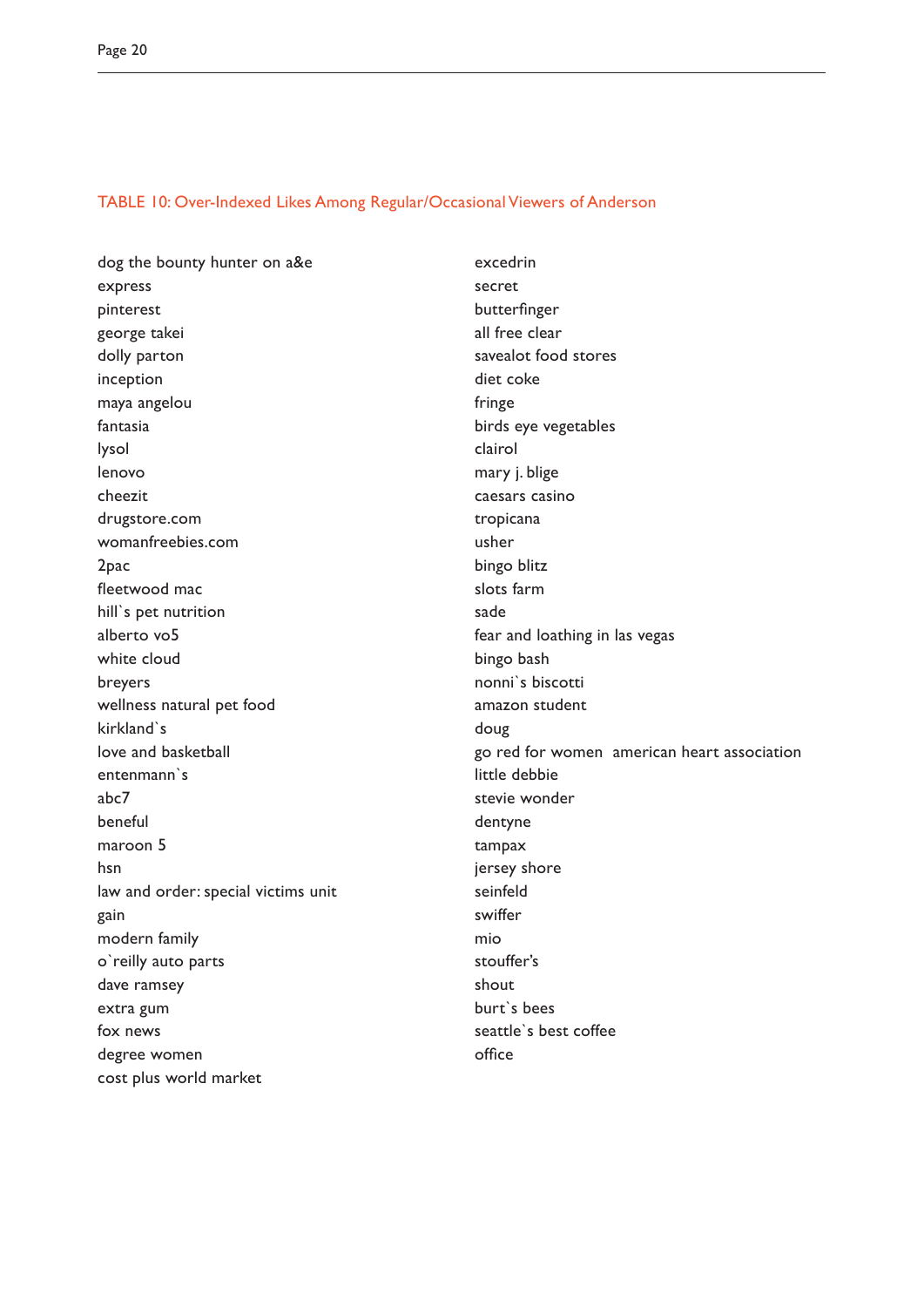Inside Facebook's data structure, each "Like" is categorized into one of roughly 160 different categories (ranging from Musicians, TV Shows, Public Figure, Consumer Merchandise, etc.). And even these categories yield interesting patterns that inform the research and help the researcher understand a daytime show's viewers. For example, regular and occasional viewers of The Chew (a daytime cooking show) show much more affinity to Facebook pages that are categorized as "Food". Interestingly, they also have an affinity to pages categorized as Furniture, Home/Garden, and Museum/Art Galleries. This does not seem surprising considering the audience for The Chew draws a viewer who would be interested in these related interests. Other shows appeared to have viewers who show an affinity for Liking specific types of pages, as outlined in the table below.

| Today with Kathie Lee & Hoda | The Young & the Restless | The Bill Cunningham Show     |
|------------------------------|--------------------------|------------------------------|
| • food                       | • furniture              | · musical instrument         |
| · amateur sports team        | • appliances             | • insurance company          |
| • local/travel               | • pet services           | • studio                     |
| • arts/humanities            |                          | • tools/equipment            |
|                              |                          | • energy/utility             |
|                              |                          | • bank/financial institution |
|                              |                          | • expertise                  |
|                              |                          |                              |

### TABLE 11: Top Liked Categories by Show

While it could be argued that this analysis of Facebook Like data contains largely intuitive findings, we believe that the findings are meaningful because they also contain insights that are not necessarily intuitive. For example, we might not have expected to see a relationship between viewing Anderson and Liking the brand Excedrin or the rap artist 2pac. However, these non-intuitive insights create a picture of viewers that is much more robust than we would have without linking the Social Graph data to our survey. And as mentioned earlier, this additional data could be easily be used to extend the utility of the research, for example by using it for identifying new advertisers/sponsors, identifying new program content, or new online engagement tactics. And this comes with a significant benefit, since adding the Facebook data to the survey experience has no material impact on the survey length. As a result, as the advertising industry debates the value of a Like, the marketing research community can clearly see value as a data point rather than a digital ad targeting strategy.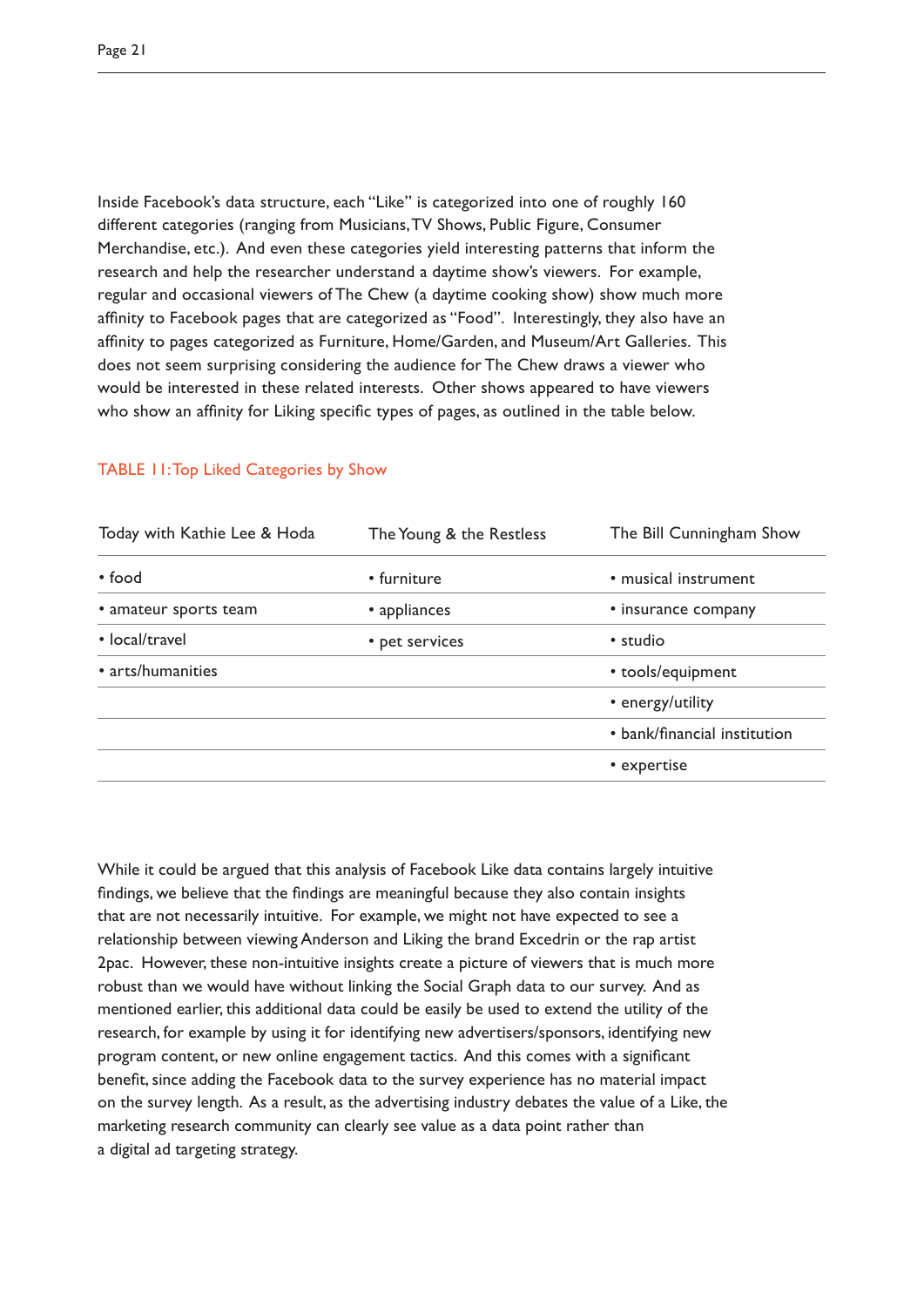### Analysis of Social Impact & Engagement

It is becoming commonplace among most major television programs to use social media to engage viewers outside of the core program. As such, it is important to understand the relevant relationships between this engagement activity and a more traditional performance metric in the media business such as reach. To explore these relationships, we explored the impact that audience size has on the likelihood to engage socially with the show. For each daytime TV show included in our study, we plotted reach against the net proportion of the audience who has engaged in some social activity with the show. *<sup>7</sup>*

As one would expect, there is a positive correlation between a show's reach and the size of audience who engage with the show in some social activity, with larger shows drawing more social activity than smaller shows. As an example, Figure 5 shows that 27% of daytime TV viewers are regular or occasional viewers of Judge Joe Brown and 13% of daytime TV viewers have engaged in some social activity related to that show. In contrast, Ellen draws a larger reach comprising 40% of all daytime TV viewers but also draws a larger share (31%) of social activity as well.

However, the relationships between reach and social engagement do not end there. One unique and unexpected finding from this analysis is that there appears to be a "double jeopardy" effect at play in the data. Double jeopardy is a statistical phenomenon identified by Andrew Ehrenberg's which finds that with all other things being equal, higher share brands in a category have proportionally higher brand loyalty than low share brands. Interestingly, the data from this study shows a similar pattern, with shows with larger reach obtaining proportionally greater social engagement than that of shows with smaller reach, as exemplified by the curve found in Figure 10.

The implications for content owners and producers is clear - larger shows are able to leverage social engagement tactics with less effort compared to shows with a smaller audience. Since social media engagement provides the show's producers with another means of reaching their audience and engaging them in immersive interactions, this is a meaningful step in retaining existing viewers and using the Facebook friend network to each potentially new viewers.

This does not suggest that larger shows don't have to have an effective social media presence. If the Facebook pages don't provide meaningful content, the viewers will disengage. Nor does is say that smaller shows don't get a benefit out of engaging their audiences with effective social activity, but it does suggest that they won't get the same benefit as shows with a larger audience. Moreover, it may be more effective to use traditional means of growing an audience until it reaches a critical threshold where the use of social media would become more cost effective.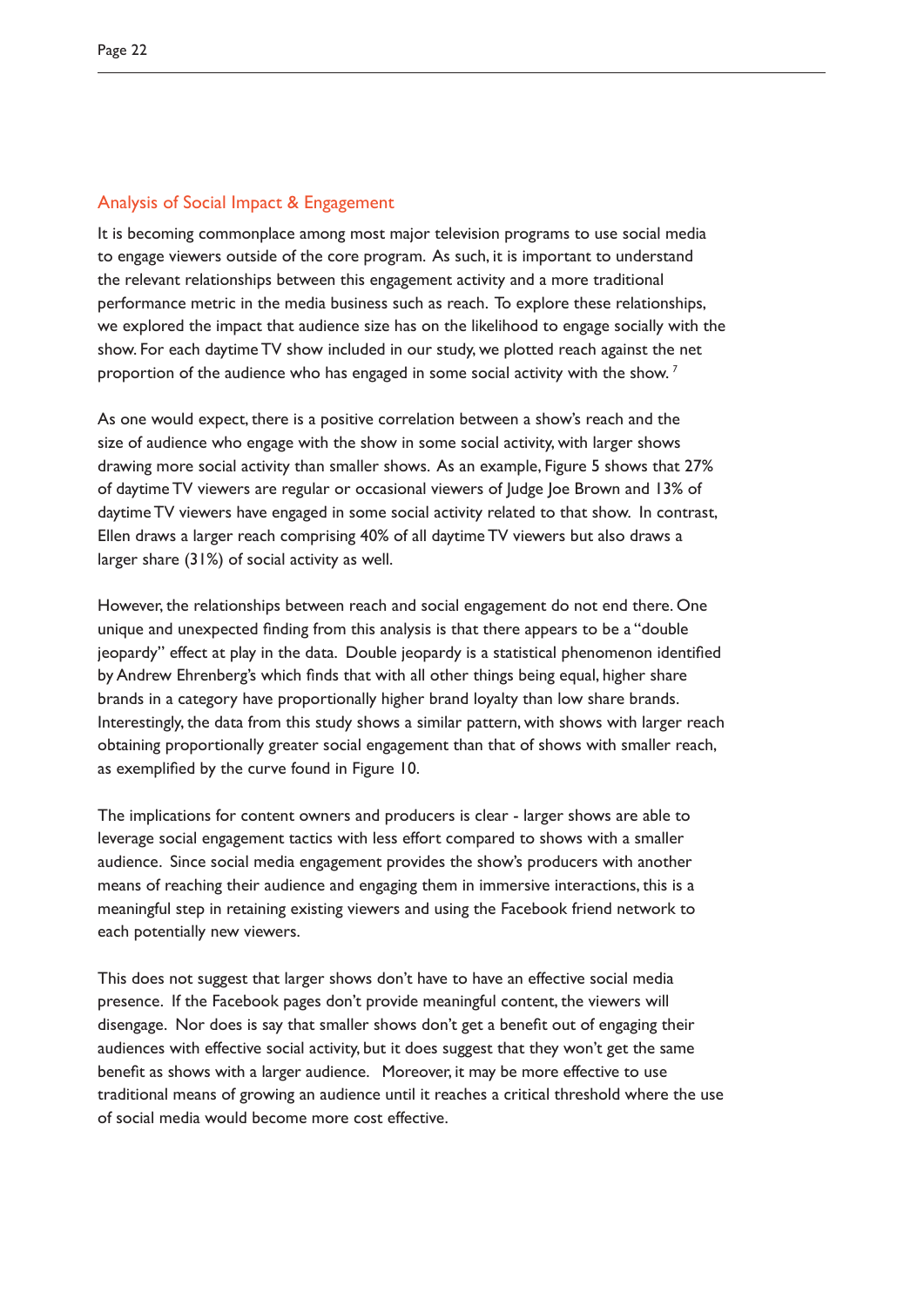

### FIGURE 12: Relationship Between Reach & Net Social Activity

There is a third interesting relationship highlighted by the data in Figure 10 which shows that the emotional connection that a host has with his/her audience may dictate the extent to which the show can engage its audience in social activities. For example, shows which perform better than average in engaging their audience in social activities all have hosts with a strong emotional connection to their audience (such as Ellen, Dr. Oz, Dr. Phil, Rachael Ray, and Jerry Springer). Conversely, shows which perform worse than average all have hosts with lower emotional connections to their audiences, characterized by the various court shows or game shows. The one exception is TMZ, although one could argue that the content of TMZ (which is a tabloid format show focused on the lives of various Hollywood stars/ personalities) is a reasonable surrogate for the host and thereby retains the same emotional connection with its audience.

This third finding is meaningful for content owners and producers because it provides them knowledge on how to improve the effectiveness of social media activities. Specifically, shows which under-perform in engaging their audience in social activities would benefit by first identifying ways in which they could improve the emotional connection the hosts have with their audiences. Presumably, this improvement in emotional engagement would likely yield dividends in social media receptivity and help improve the ROI for a show's social media activities.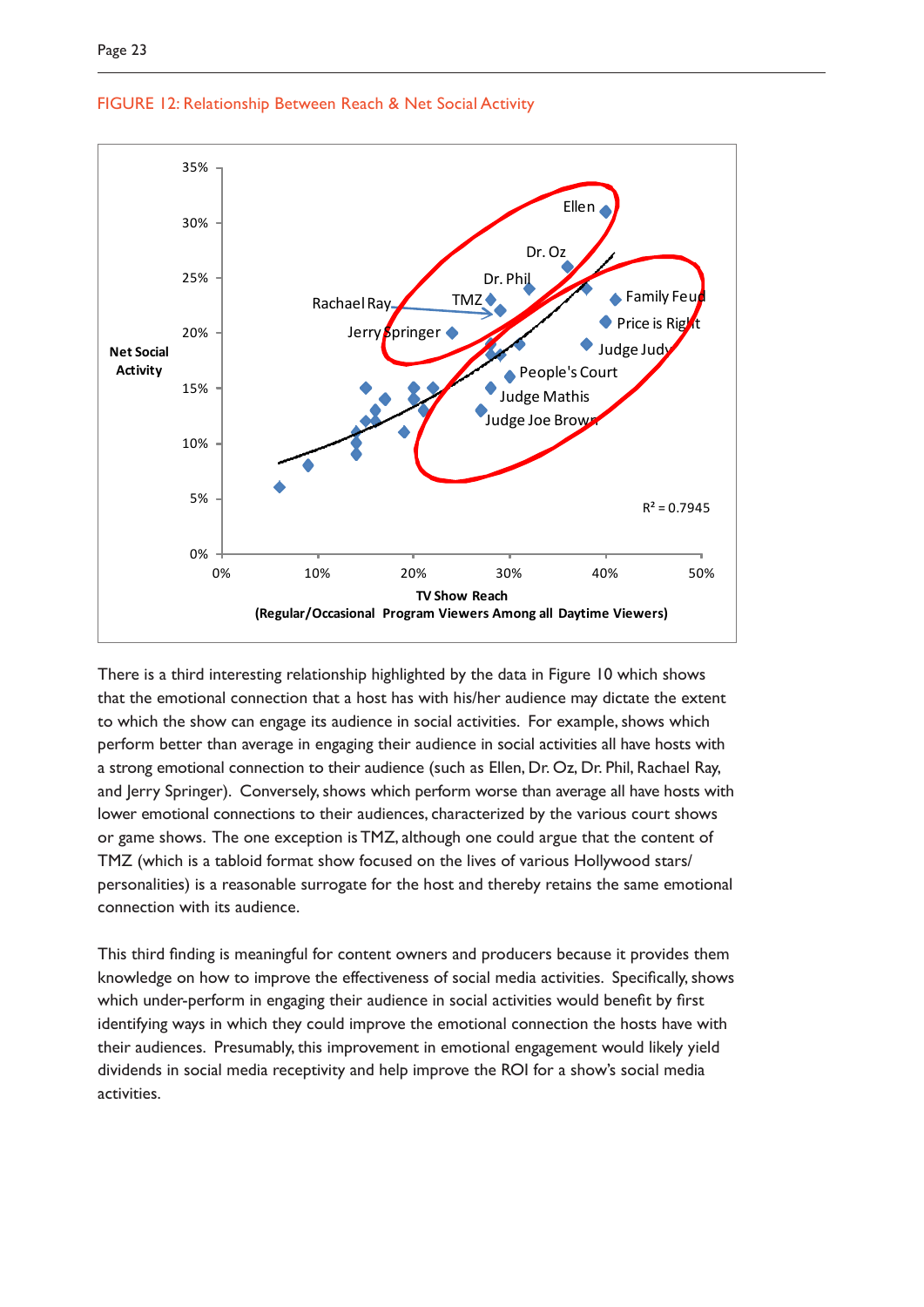### **Conclusions**

As our experimentation has proven, it is not easy to apply Socialized Research principles to traditional studies. It requires thinking outside of the box, integrating non-traditional complex data structures, and applying operational processes that are not standard in the market research industry. Simply by focusing only on Facebook's social graph data, it can be seen that a wealth of information can be added to any given study that yields insight into the brand's social media followers and fans. While this is only a piece of the Socialized Research principles, it highlights the level of effort required to change the standard processes in our industry.

A consumer's social media presence, while not a perfect reflection of all aspects of their life, does identify meaningful patterns that can help brands build effective digital marketing strategies. It allows brands to move beyond the conventional audience measurement and media buying practices which focus solely on demographics, and moves the media buying practices closer to more meaningful and relevant behaviours and interests. And most importantly, adding this social graph data highlights patterns of data that would simply never be considered to be part of a traditional survey, leading to more unexpected findings by answering questions a brand would never ask. The 'double jeopardy' effect of show ratings and social media audience size is just one example of the findings that were unlikely, if not impossible, to be detected through standard survey approaches.

Market researchers need to pay attention to the level of effort required to integrate today's non-standard data structures into our survey data. Traditional research technologies cannot be utilized to efficiently combine these multiple data streams, and they will require specialized IT investments to achieve efficiency. It is also important to point out that Facebook and many of today's other social media sites have data structures that continually evolve. For example, Facebook is starting to push out updates to its site on a weekly basis, and changes in privacy rules can often change quickly due to consumer pressure or government regulation. The researchers of tomorrow will need to stretch their skill sets beyond the traditional research boundaries and understand these pressures so that they can quickly respond to changes in their environment.

Notwithstanding the challenges, however, the market research profession will be able to benefit from integrating social graph data into more datasets in the future. For example, we are able to leverage the demographic present in a respondent's Facebook profile to eliminate standardized profiling/demographic questions. Similarly, as marketers strive to understand how to reach and engage consumers in Facebook, we have the opportunity to understand a respondent's Likes more accurately through Facebook's API than relying on their ability to recall which brands (among their average of 149 Likes) they have liked in Facebook. Moreover, the Facebook data can be used as a quality check during the survey recruitment process, since the known panel information can be automatically compared to the respondent's Facebook profile data.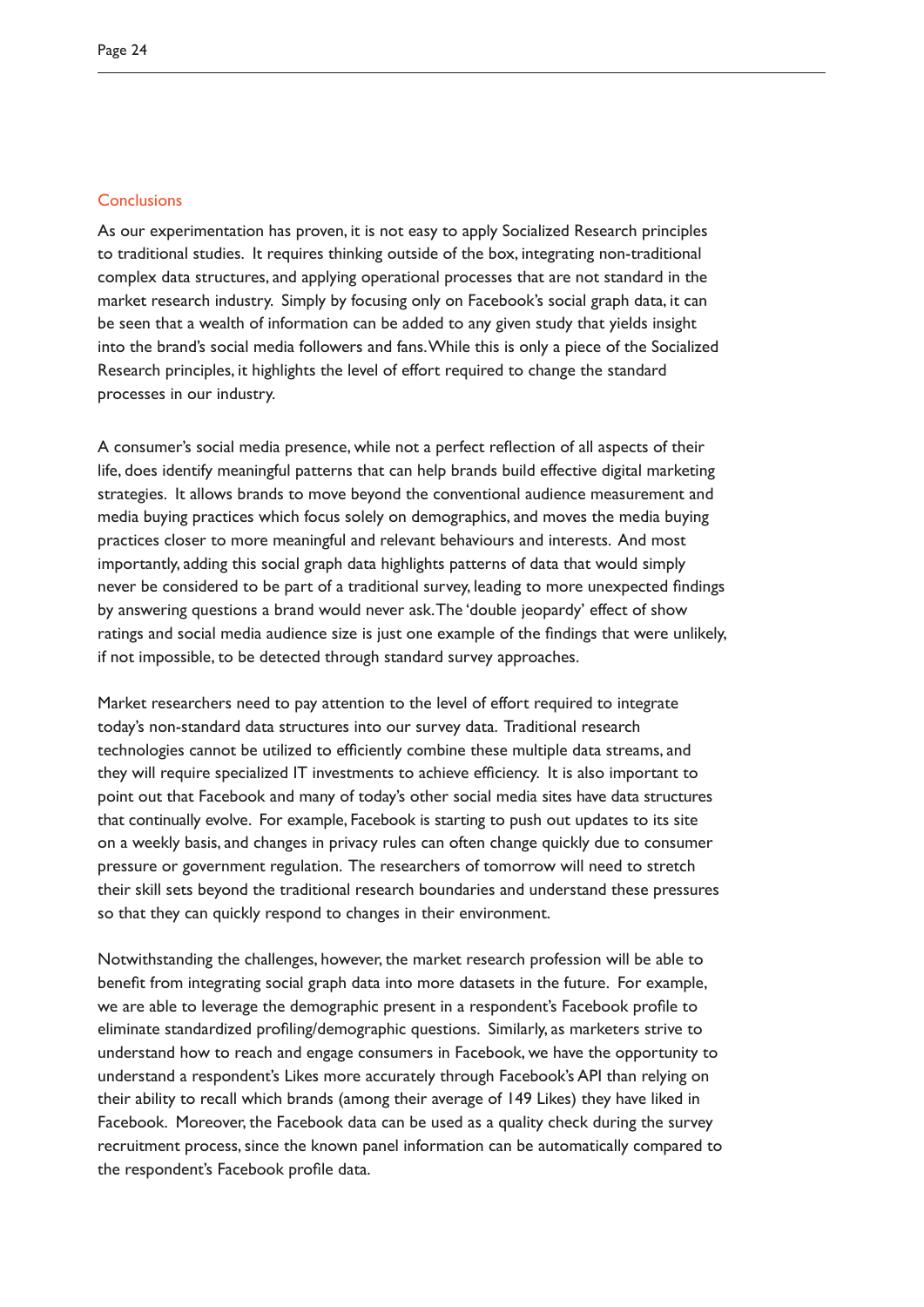Finally, there are opportunities to use Facebook's social graph data to bridge the opinion vs. actual behaviour gap in typical market research surveys. For example, as consumers become more accustomed to 'checking-in' using social media sites, this data could become useful for those engaged in shopper research by linking a 'check-in' from Facebook to survey questions posed to respondents. Similarly, the ability to track which ads consumers have been exposed to in their Facebook newsfeed provides an opportunity for advertising research. This technology exists today; it just requires researchers to seize the opportunity by blending it together with traditional forms of data collection.

We believe that Facebook social graph data is merely the tip of the iceberg of 3rd party datasets. The way forward must also include other forms of passive measurement such as mobile geo-location data, passive media exposure, and online search and sharing behavior in other web properties. But even though the future of Socialized Research will inevitably include passive data collected from various digital properties, it is important to remember that there will always be an opportunity to merge what we observe with traditional survey data. Because like it or not, there still remains value in understanding what consumers think. And unlike various digital industries, the market research profession is in a unique position to be able to combine multiple datasets together to provide the most comprehensive outlook on consumer attitudes, opinions, and behaviours. We at Ipsos are preparing to seize the opportunity, and call on the rest of the industry to do the same.